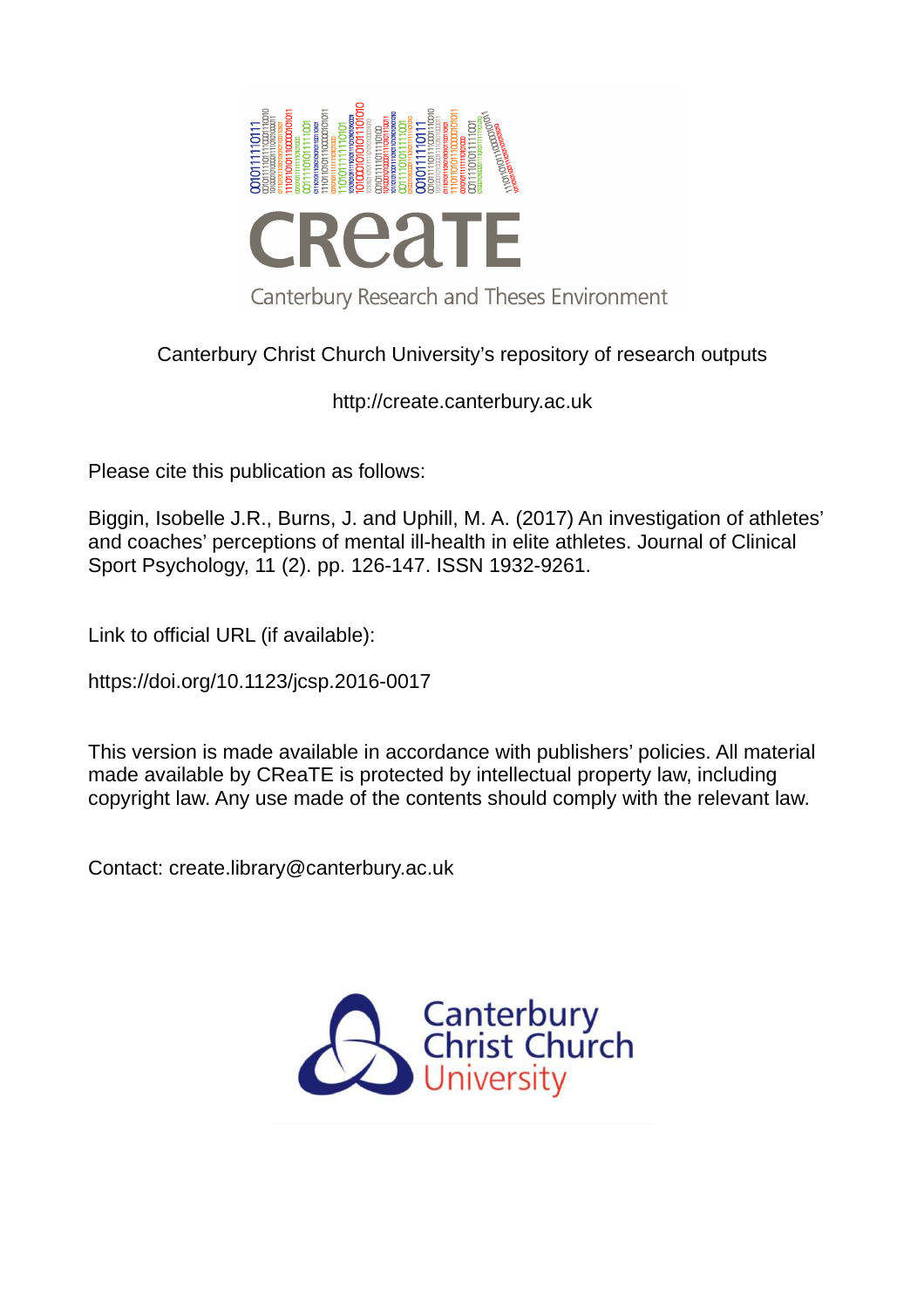# Abstract

Research suggests elite athletes have an equal, or in some circumstances possibly higher, probability of developing mental ill health as the general population, however understanding of these issues amongst athletes and coaches remains largely unknown. The perceptions of mental health problems amongst 19 elite athletes and 16 coaches were explored using two concurrent, three round Delphi surveys and the responses compared. Athletes and coaches expressed different opinions and experiences of mental ill health amongst elite athletes. However, both felt the pressure athletes place upon themselves is a significant contributing factor and that obsessional compulsive tendencies and anxiety may be particularly prevalent. Whilst associated stigma was thought to be a barrier to support seeking, both groups felt sport and clinical psychologists would provide the most appropriate support, with coaches playing an important signposting role. Implications for athletes, coaches, clinical and sport psychologists are explored and suggestions for future research are presented.

Keywords: elite, athlete, coach, mental ill health, Delphi.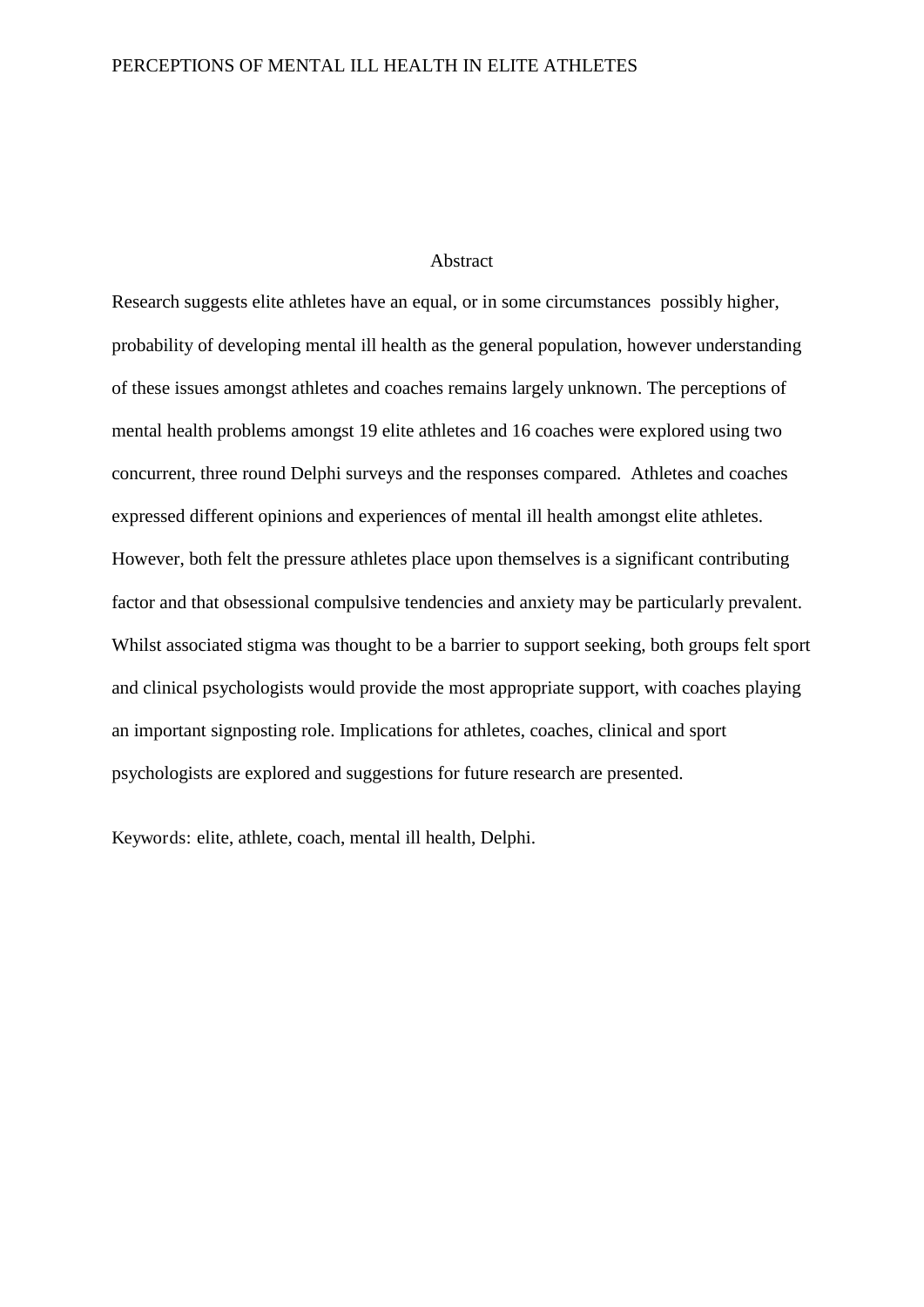An Investigation of Athletes' and Coaches' Perceptions of Mental Ill Health in Elite Athletes

It is accepted that those competing in sport at the highest level may be vulnerable to physical injury resulting from pushing their bodies to extremes of endurance and risk; however, the strain put on the psychological welfare of such athletes is less well acknowledged and managed (Rice, et al. 2016). The elite athlete, (i.e. those capable of competing at an Olympic/Paralympic level or professionally, see Swann, Moran, & Piggott, 2015) in particular may be exposed to a number of risk factors that may make them vulnerable to experiencing symptoms associated with mental ill health (i.e. compromised psychological well-being impacting on functioning)1. Both the status of being an elite athlete and the journey to gaining that identity can be risk factors. To become an elite athlete demands personal attributes such as perfectionism, extreme focus and commitment, as well as involving high level unique life stressors including; pressure to consistently perform (Flett & Hewitt, 2014; Hanton, Fletcher, & Coughlan, 2005) and the possibility of over investment in the single identity of 'athlete' (Martin, Fogarty & Albion, 2014). Research suggests that holding multiple positive identities (i.e. investing in more than one positive role, such as being a successful professional, parent, and/or friend) is a common protective factor against mental ill health (Thoits, 1991). The fewer identities the person possesses, and the greater investment in these identities, the greater the threat to mental health should one of these identities be compromised (Hoetler, 1983). For the elite athlete, whose lifestyle may limit the range of support mechanisms, and/or whose identity as a top athlete is compromised by either

<u>.</u>

<sup>1</sup> It is also worth noting that the terminology denoting compromised psychological health has been cited as part of the problem in terms of investigating this issue, both adding to the stigma and the confusion about the topic (Uphill, Sly and Swain, 2016). For clarity we use the term 'mental ill-health' throughout this paper which seems to be one of the most accepted terms.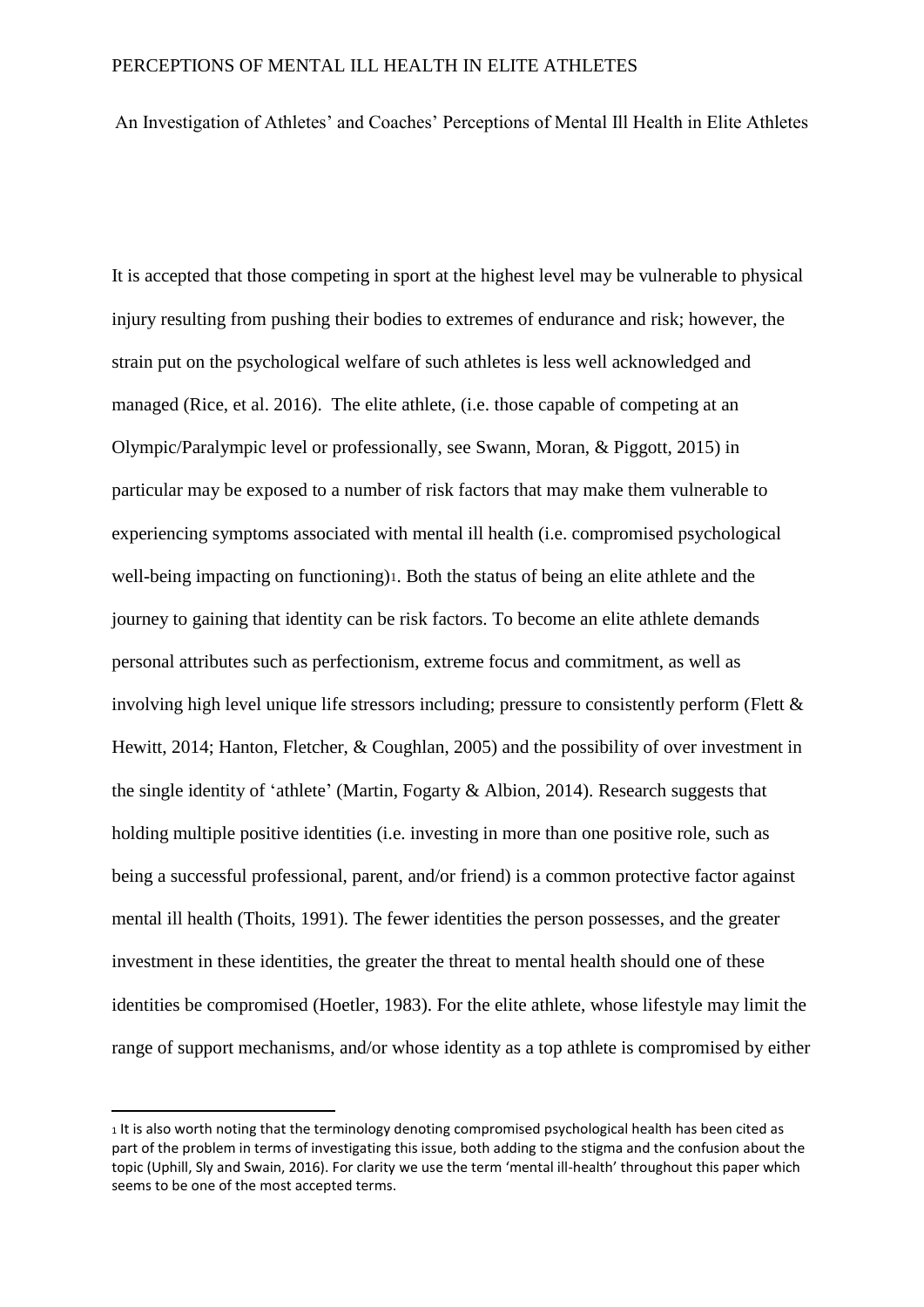injury or lack of performance, this can lead to psychological vulnerability. Recent high profile cases within the sporting world have led to mental health charities and medical organisations such as MIND (MIND, 2014) and the Royal College of Psychiatrists (Hughes & Leavey, 2012) in the UK, to highlight the high psychological stress placed on top athletes and the need for further investigation.

 MIND, the leading mental health charity in the UK commissioned a report into how sports' governing bodies and players' organisations respond to, manage, and prevent mental ill health amongst athletes, and to make recommendations for future practice. Three particular points across an athlete's career were recognised as times of vulnerability; leaving the sport due to injury or lack of performance, retirement and struggling on in silence (MIND, 2014). Within the report it is recognised that stigma and fear of the impact on careers are attached to the non-disclosure of mental ill health, silencing those who are struggling and adding to the lack of concrete evidence about prevalence rates, causality and appropriate interventions. In terms of recommendations, MIND clearly identifies the need for protective systems to be put in place allowing the athlete to both seek help effectively whilst protecting their future career. It also identified the significant role played by coaches and the need for them to receive education and support to intervene early. This present study seeks to further investigate the role of the coach and athletes in the context of mental ill health and explore some of the challenges to promoting these recommendations.

# **Prevalence of Mental Health Issues in Elite Athletes**

Research into this area is challenging due to the stigma and other barriers surrounding it leading to athletes and coaches being unwilling to speak out (Gulliver, Griffiths & Christensen, 2012), however, a fragmented body of research, specific to elite athletes, is emerging. This research suggests that despite having protective factors such as good health,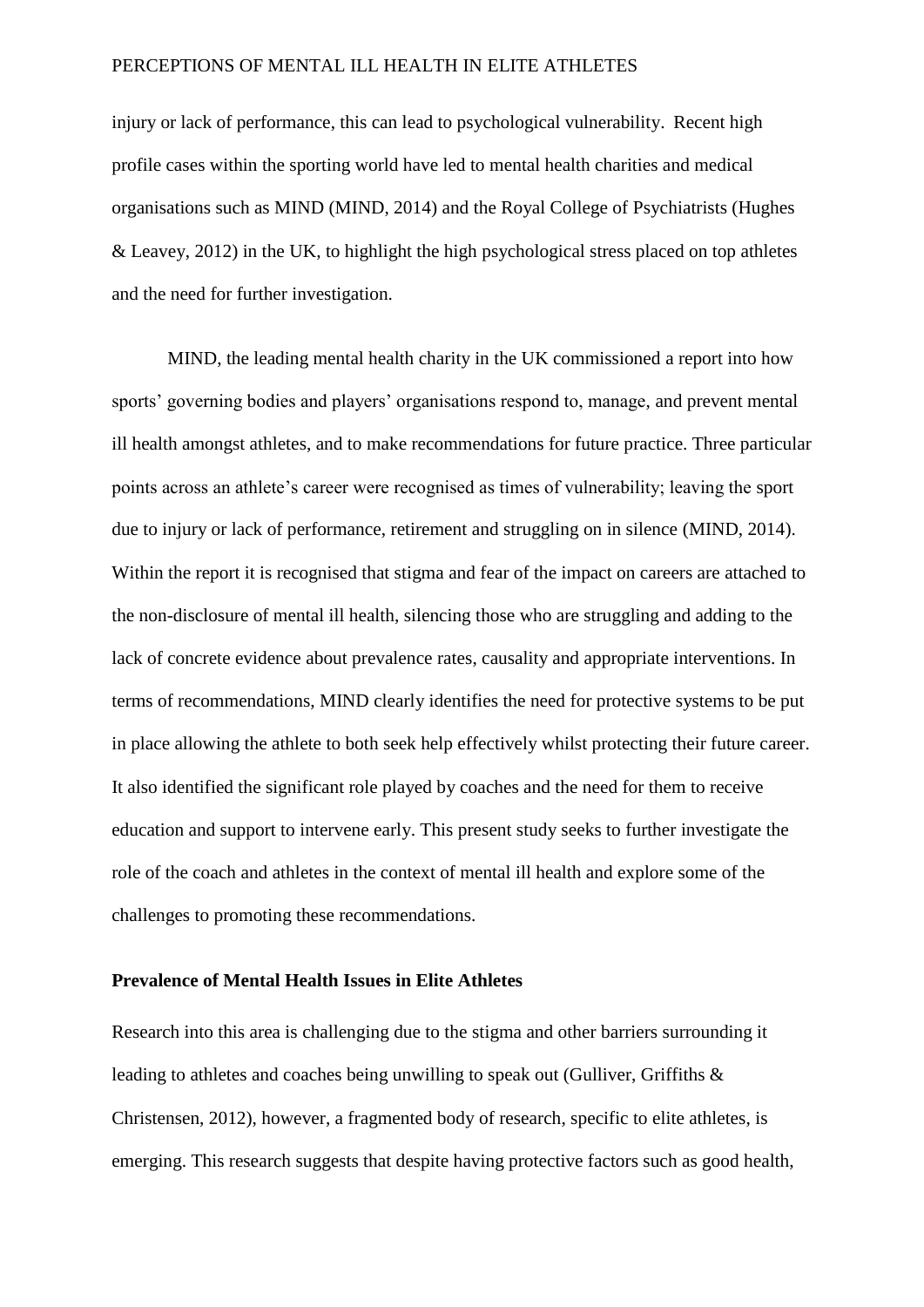employment, support networks and the benefits of exercise (Scully, Kremer, Meade, Graham, & Dudgeon, 1998), elite athletes are just as likely as the general population to develop mental ill health, and for some groups there may be an elevated risk (Wolanin, Hong, Marks, Panchoo & Gross, 2016; Rice, et al., 2016; Gulliver, Griffiths, Mackinnon, Batterham & Stanimirovic 2015; Schaal et al., 2011). In Rice et al.'s (2016) systematic review they identified 60 studies looking at this area. However, in their analysis of the quality of the studies only two met all the quality criteria and only one quarter were deemed of good quality. The quality criteria used an accepted methodology, included five standards covering study participants, selection, participation, measures and ethics, and each study was rated to have met or not met the standard.

In terms of overall prevalence of general psychological distress and common mental disorders, the most comprehensive study to date is that carried out by Gulliver, Griffiths, Mackinnon, Batterham & Stanimirovic (2015) on 224 elite athletes studying at the Australian Institute of Sport. Prevalence rates for meeting clinical cut off points across the five common mental health disorders measured was 46.6%, similar to the results found in the Australian Health Survey, except for young female athletes who had a higher incidence. However, prevalence may vary across the different sports. For example, eating disorders are the most extensively researched specific mental health disorder amongst elite athletes and it has been shown that prevalence rates differ between sports depending upon the emphasis given to body shape (Joy, Kussman & Nattiv, 2016). Several studies report no significant difference between the prevalence of eating pathology amongst the general population and elite athletes competing in sports which do not emphasise the importance of a lean body e.g. basketball, (Michou & Costarelli, 2011; Gomes, Martins, & Silva, 2011; Hausenblas & McNally, 2004; Toro et al., 2005). However, when elite athlete samples only include those from sports which emphasise a lean body for success such as gymnastics and figure skating,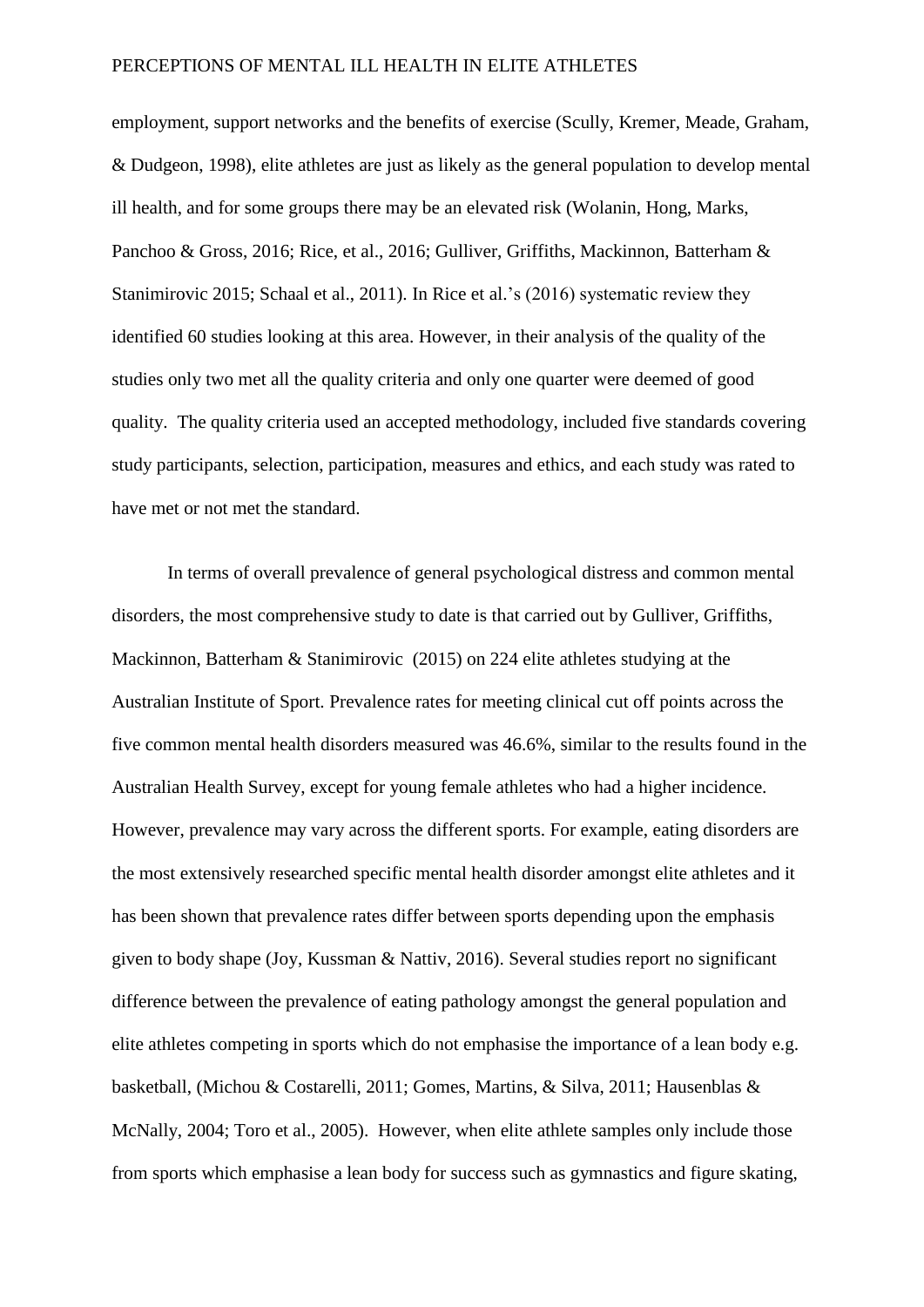the prevalence of eating pathology appears to be significantly higher than that reported in the general population. For example, Sundgot-Borgen and Tortveit (2004) found a prevalence rate of eating disorders of 18% amongst 522 elite female athletes compared to 5% in 448 non-athlete controls, and this increased to 25% in aesthetic sports compared to 12% in other sports. In a review of the area Bretland-Sanda and Sundgot-Borgen (2013) concluded that prevalence rates ranged from 0–19% in male athletes and 6–45% in female athletes, citing the need for clinical assessment rather than self-report to reduce such variance, and that sports which emphasise leanness may be a risk factor

 Reports of the prevalence of other types of mental disorders vary considerably. For example, amongst German professional athletes. Nixdorf, Frank, Hautzinger, and Beckmann (2013) reported a prevalence rate of Major Depressive Disorder (MDD) of 15%, which is within the range (6-17%) of the mainstream German population. In contrast, Hammond, Gialloreto, Kubas, and Davis (2013) found that 68% of elite Canadian swimmers met the criteria for MDD in the previous 36 months, vastly greater than that expected in the rest of the population. In Australia Gulliver et al. (2015) reported 23.6% of males and 30.5% of females from their sample of elite athletes had a possible depressive disorder, similar to levels of depression within the college population. An increase in depressive symptomology was also found in relation to injury. Although findings vary, these investigations suggest that depressive disorders are at least as prevalent amongst elite athletes as amongst the general population, and may in fact be overrepresented for some groups in this population.

Regarding anxiety, Gulliver et al. (2015) also found that 7.1% of their sample of Australian elite athletes met the criteria for Generalised Anxiety Disorder (GAD) and 4.5% for panic disorder. One in ten athletes reported having had a panic attack in the previous week. Again prevalence rates are thought to be similar to the general population, but despite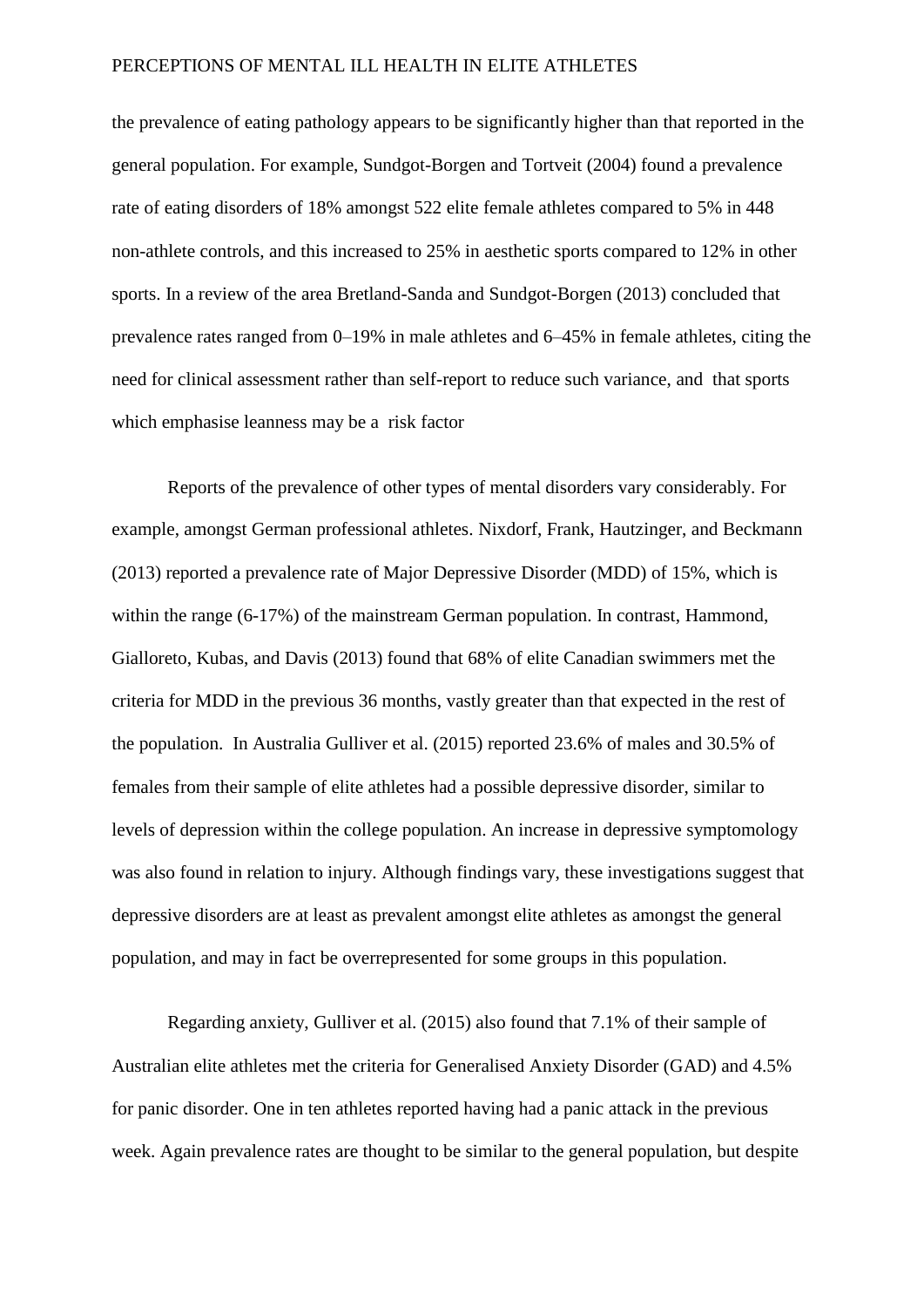anxiety and panic being the most common forms of mental ill-health found in the general population there remains little research investigating the prevalence of anxiety disorders amongst the elite population. The reasons for this apparent gap in the literature are unclear.

In the ten general prevalence studies evaluated by Rice et al. (2016) it was noted that lack of social support was a risk factor in addition to environmental stressors, included the coaching environment and coach expectations, which reduced coping strategies within the athletes. The importance of the coach-athlete relationship in managing mental health was acknowledged by Rice at al. (2016) who suggest that 'coaches are critical to setting the organisational climate—in turn, impacting on the level of stress experienced by athletes' (p16). Others have suggested that the athlete-coach relationship significantly influences the athlete's development not just as a as a performer but also as a person (Jowett, 2005) and unsurprisingly this relationship has been proposed as a positive way to promote appropriate help seeking behaviour in athletes (Bapat, Jorm, & Lawrence, 2009; Pierce, Liaw, Dobell, & Anderson, 2010). However, research suggests that some coaches of elite athletes may minimise the prevalence of mental health issues within their sport (Nowicka, Eli, Ng, Apitzsch, & Sundgot-Borgen, 2013), whilst others do not feel competent to identify an athlete experiencing mental ill health (Vaughan, King, & Cottrell, 2004). It seems that the coach athlete relationship may be pivotal in ensuring that mental health issues in elite athletes are recognised and appropriate interventions follow.

# **Present Study**

Mazzer and Rickwood (2015) have suggested coaches as the gatekeepers to referral to mental health professionals, however, the factors influencing the development and identification of mental ill-health issues among elite athletes and coaches remain largely unexplored. Both Gulliver et al. (2012) and Roberts, Faull and Tod (2016) have set out the barriers to athletes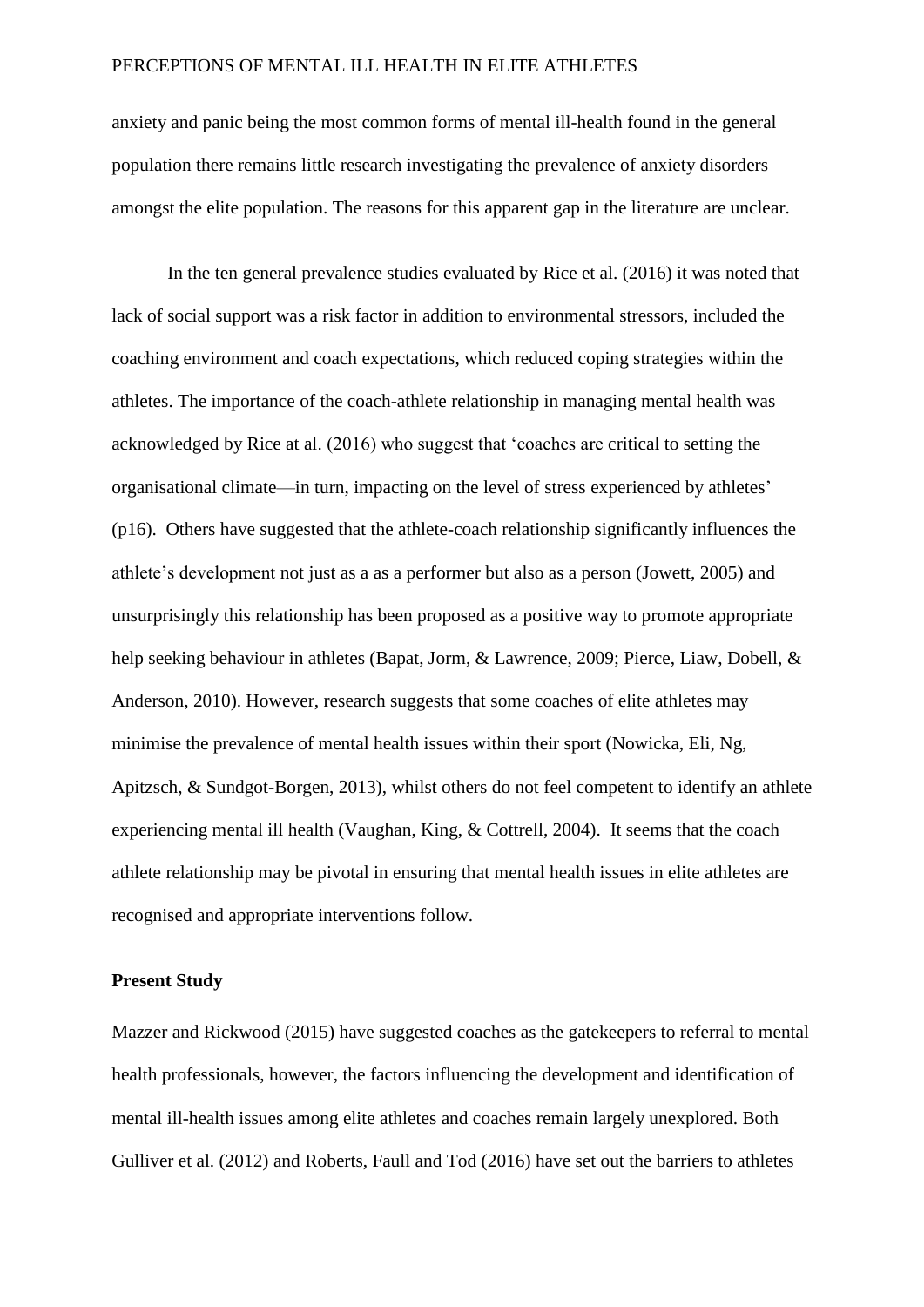raising mental health issues, including public, organisational and self-stigmatizing attitudes; lack of knowledge and awareness; negative past experiences; lifestyle characteristics (e.g. time, money, confidentiality); and the possible downplaying of the extent of these problems by sports governing bodies. Yet little research has focussed on athletes and coaches own beliefs about mental ill health. Given the significance of the relationship between elite athlete and coach (Jowett & Cockerill, 2003), and the impact of poor athlete mental health on the careers of both this is an important omission. The purpose of this study was to investigate elite athlete and coaches' perceptions of these issues and the agreement and discrepancy between the two groups. Specifically, the study explored what elite athletes' and coaches' perceptions are of the prevalence and types of mental ill health amongst elite athletes; the causal factors; the support elite athletes may need and the barriers to accessing this, and the role they perceive coaches' and psychologists play or could play in working with elite athletes with mental health needs.

### **Method**

## **Participants**

The Delphi technique is a series of sequential questionnaires, interspersed with feedback that seeks to gain the consensus of a group of experts. In this study the experts were athletes and coaches involved in elite sport. Delphi studies have involved expert panels ranging from 10 to many hundreds (Powell, 2003). It is recommended that the more disparate the expert group the larger the sample required, whereas a homogenous sample of 10-15 experts would likely yield sufficient results (Skulmoski, Hartman, & Krahn, 2007). Whilst more participants might increase the reliability of composite judgment there is little empirical evidence to prove this (Murphy et al., 1998,p37), more it is the quality of the expert panel that is important. The panel should have a balance of heterogeneity, to allow for the consideration of multiple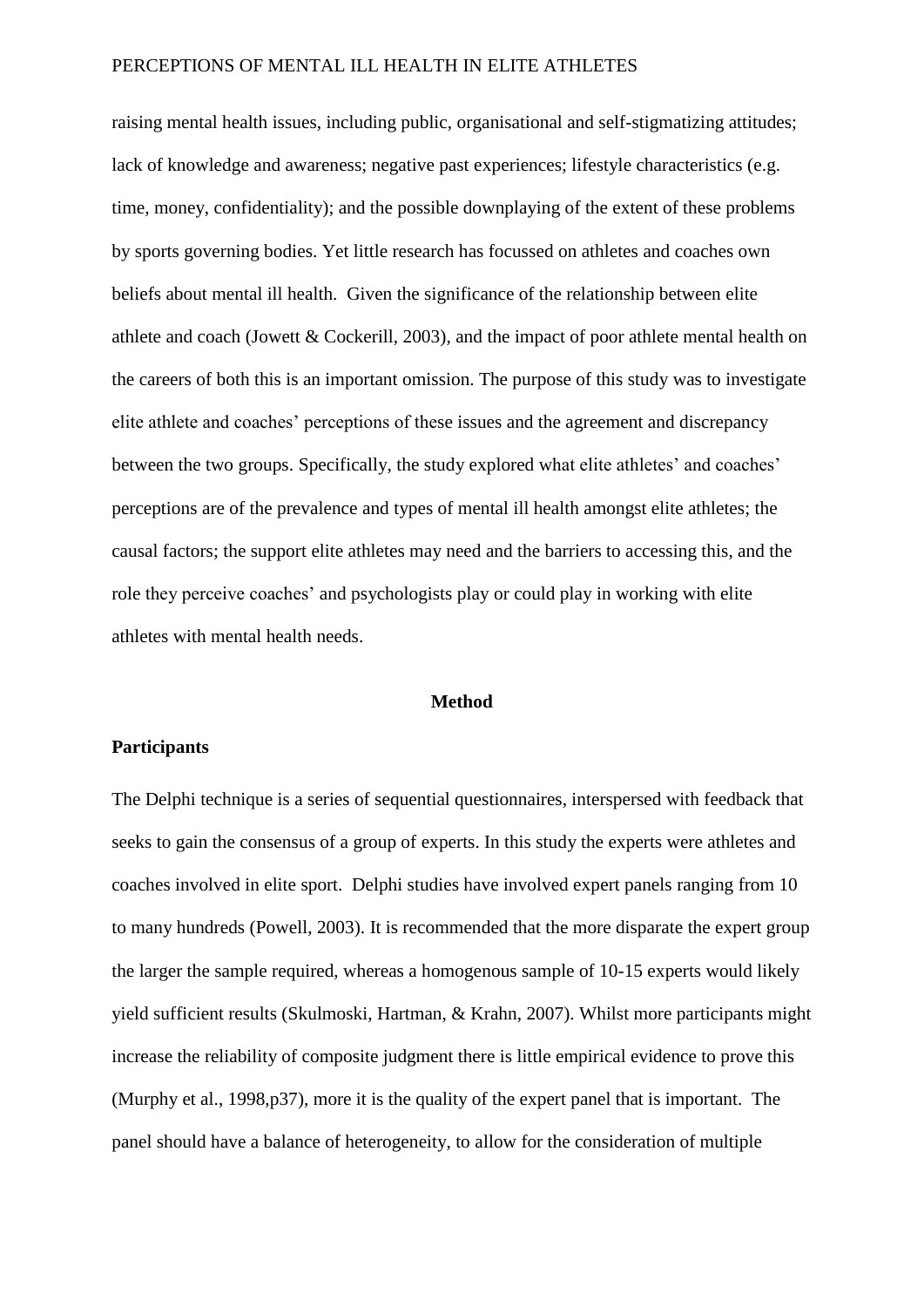perspectives, and clearly defined expert criteria reflecting current knowledge, but relative impartiality (Powell, 2003). For these reasons, and due to the expected divergence of views and experiences between elite athletes and elite coaches on the topic of mental health amongst elite athletes, it was felt that two separate groups of experts, completing concurrent Delphi methods would elicit more meaningful results than one larger sample combining the two expert groups. across a range of sports, and for the panel not to have explicitly experienced mental health problems

 The expert inclusion criteria were: able bodied athletes who had represented the United Kingdom (UK) or Great Britain (GB) in their sporting event at some point in the past two years from the start of data collection; coaches who had worked in the UK with a UK level 2 or above coaching qualification and who had coached an athlete who had represented the UK or GB in the past 2 years. The aim was to recruit a medium size sample of 15-20 participants in each group. Participants were recruited through contacting national sport governing bodies and regional sports clubs, adverts on athlete and coaching website forum pages and blogs. The social media site Twitter was used to contact potential athlete and coach participants, directing them to an online participant information sheet containing the researcher's contact details. The researchers' personal contacts and snowball sampling were also used to recruit participants. Participants were allocated an individual participant code which allowed them to participate anonymously, 35 participants were recruited who met the entry criteria and are described in Table 1.

| Table 1: Elite athlete and coach participant demographic information |  |
|----------------------------------------------------------------------|--|
|----------------------------------------------------------------------|--|

| Characteristic     | Athlete $(N = 19)$ | Coach $(N = 16)$ |
|--------------------|--------------------|------------------|
| Age in years: Mean | 31.8               | 43.1             |
| Range              | 22-59              | $27 - 61$        |
| Gender: Male       |                    | 12               |
| Female             | 10                 | Δ                |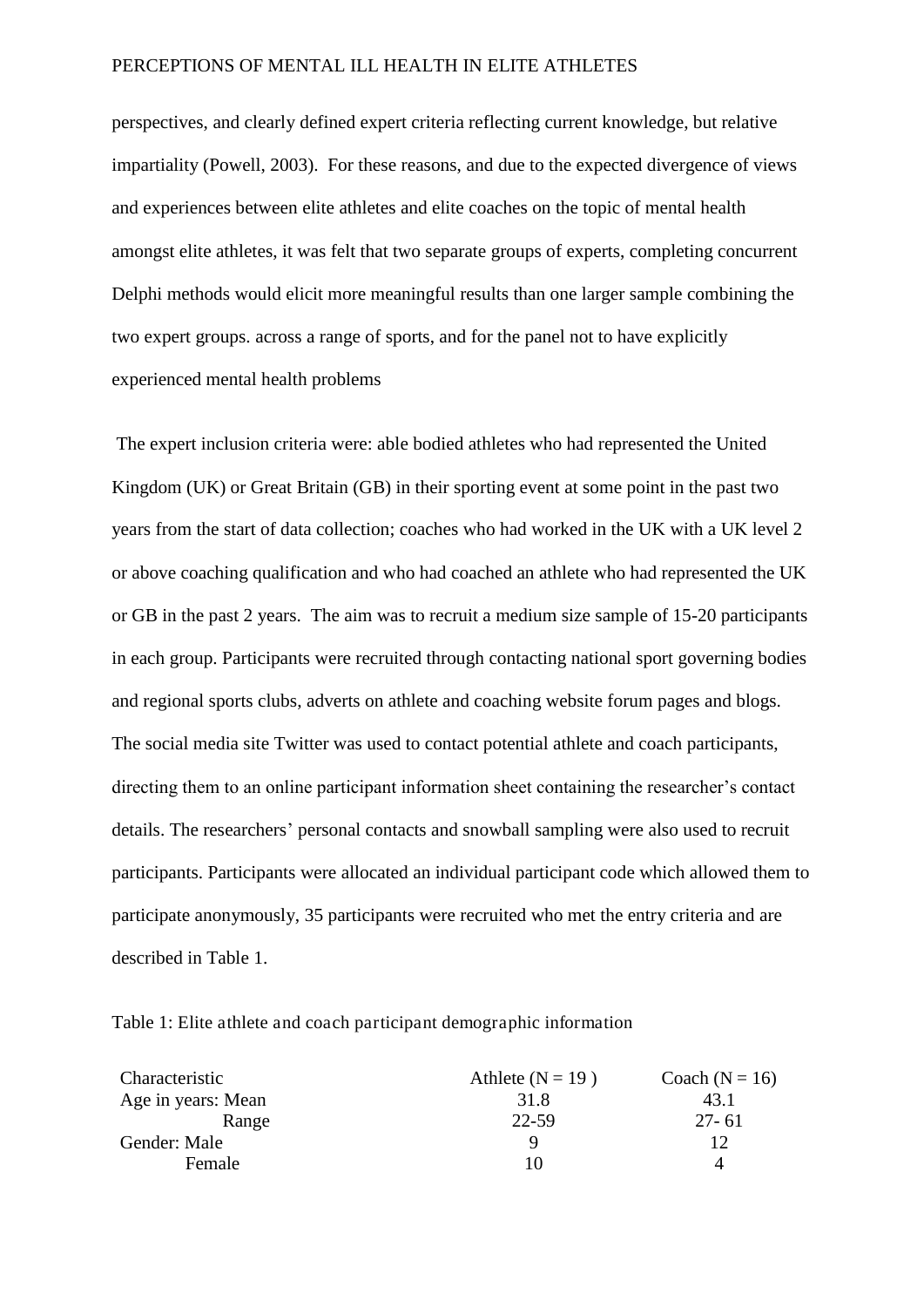| Type of sport: Individual          |       | 13      |          |
|------------------------------------|-------|---------|----------|
| Team                               |       | 6       |          |
| <b>Both</b>                        |       |         |          |
| <b>Sports: Athletics</b>           |       |         |          |
| <b>Basketball</b>                  |       |         |          |
| Cycling                            |       |         |          |
| Lacrosse                           |       |         |          |
| Running                            |       |         |          |
| Target shooting                    |       |         |          |
| <b>Touch Rugby</b>                 |       |         |          |
| Triathlon                          |       |         |          |
| Other                              |       |         |          |
| Years of international experience: | Mean  | 5.7     | 10.75    |
|                                    | Range | $<1-30$ | $1 - 20$ |

Note. Participants were asked to select all responses that applied to them resulting in more responses per category than participants per group.

# **Design**

The study utilised a three round Delphi method. Through rounds of anonymous questionnaires, the Delphi method is widely used to clarify opinion about a particular topic using the real-world knowledge of experts (Hsu & Sandford, 2007). Ideas, ratings or qualitative comments made in the initial round are fed back to participants through the second round questionnaire. After analysis of group collective opinion, the responses from this round are used to formulate the third questionnaire, which aims to further clarify consensus and divergence of opinion within the expert group (Hasson, Keeney, & McKenna, 2000).

A diagram depicting the study's design is presented in Figure 1. An online Delphi methodology was chosen due participants residing across a large geographical area and due to the sensitive nature of topic being discussed, which may have inhibited participation in face-to-face interactions (Eun-ok & Wonshik, 2012). The study received University ethics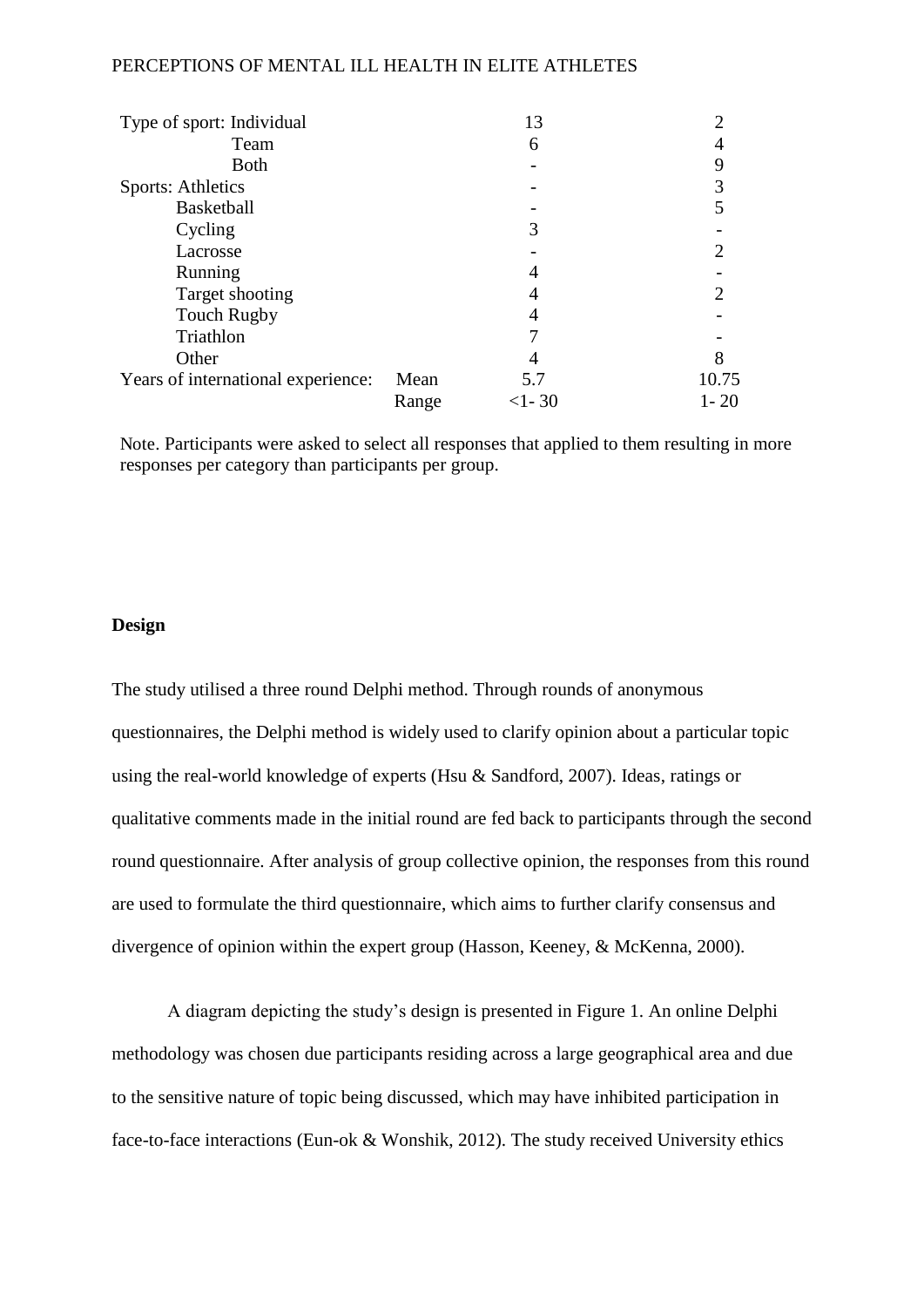panel clearance.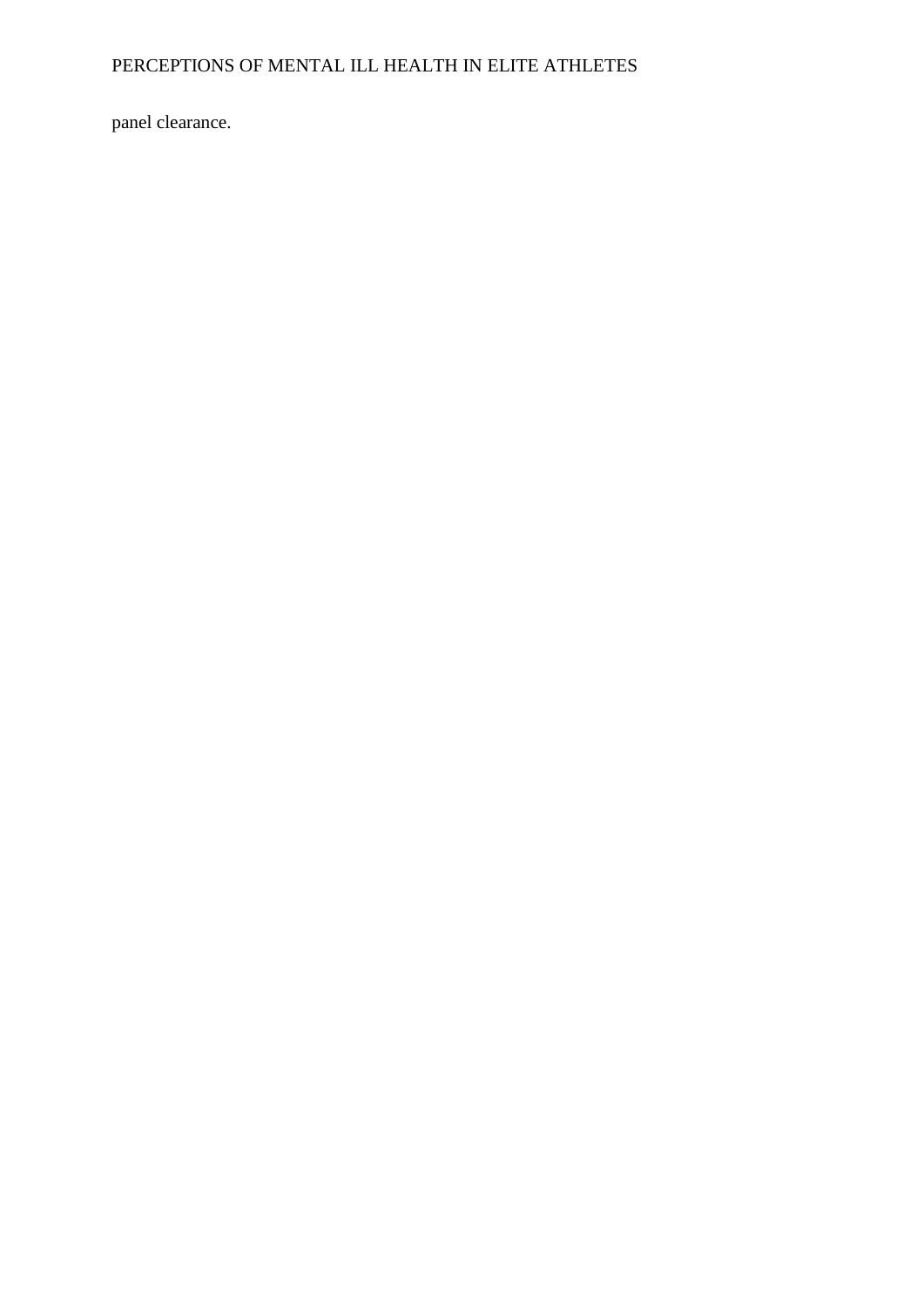

Figure 1. Flow diagram depicting the 2 concurrent, 3 stage Delphi method procedure.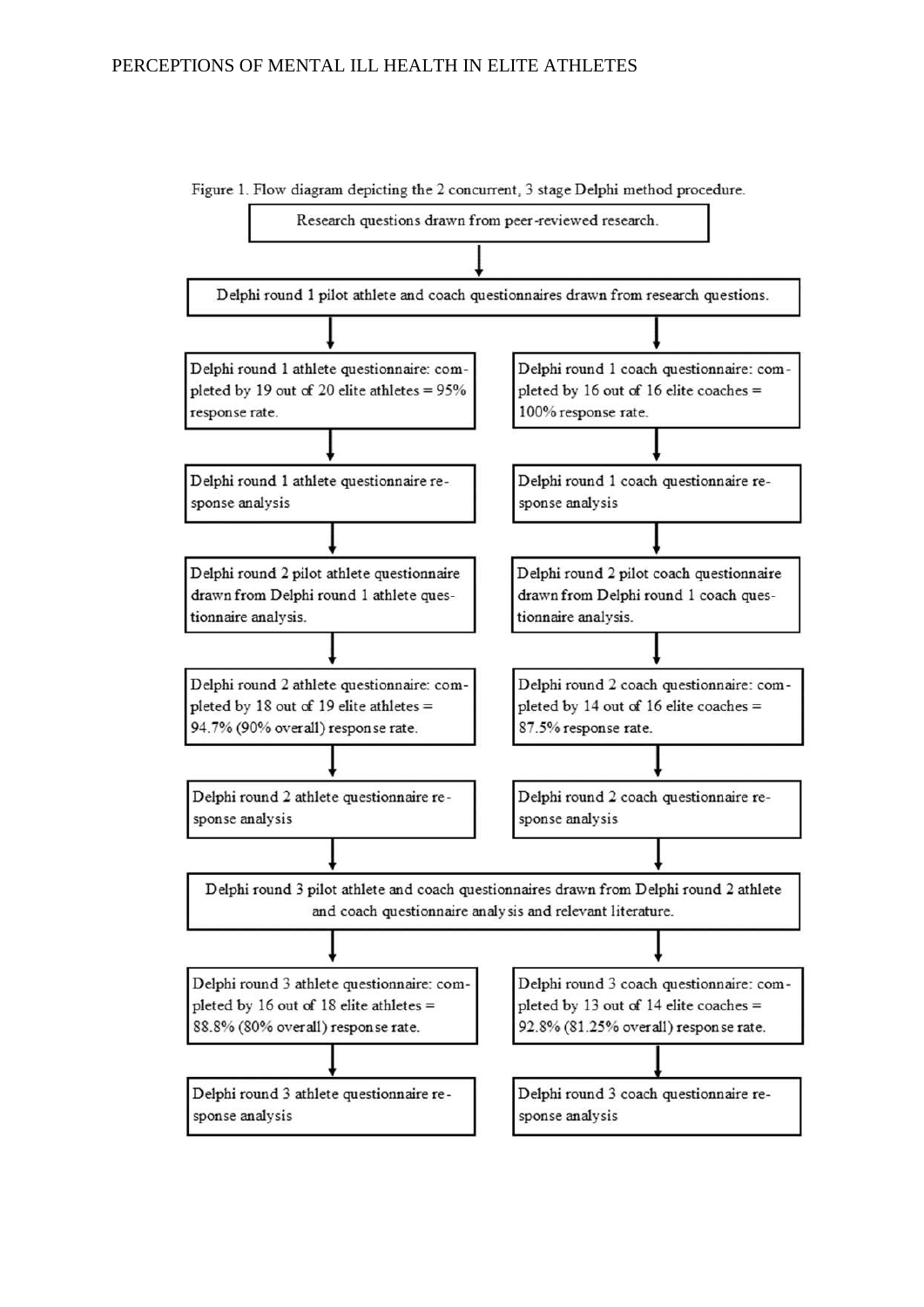# **Procedure**

Online survey software was used to develop and administer the questionnaires used in this investigation, each taking less than 30 minutes to complete. The first round of questionnaires for athletes and coaches were identical, with minor alterations to the wording of items to make them applicable to each group and included a definition of mental health problems. These questionnaires included relevant demographic questions and broad open-ended items based on the research questions intended to open the topic area. Participants were sent an electronic link to the online survey which they were asked to complete at their convenience within two weeks. Weekly reminders were emailed to participants, however, if they did not complete the questionnaire within five weeks of the deadline it was assumed that they no longer wished to participate in the investigation and were not included in subsequent rounds. Attrition rates are shown in Figure 1, but overall retention was high with 16/19 athletes and 13/16 coaches completing all three rounds.

Significant themes drawn from each groups' qualitative responses to the first round questionnaire were fed back through each groups' second round questionnaire. Further details of the development of the second and third Delphi rounds are described in the results section. Participants rated their agreement with, or ranked the importance of, significant themes from the initial round with the aim of generating some consensus on issues within groups. The final round questionnaire brought together issues raised from the previous two rounds and related literature, with the aim of further clarifying expert group opinion on these issues. The groups' responses to the third questionnaire were analysed separately to identify significant themes as well as agreement and divergence of opinion within and between groups.

Quantitative data was analysed using basic descriptive statistics and qualitative data was analysed using thematic analysis (Braun & Clarke, 2006). Significant themes were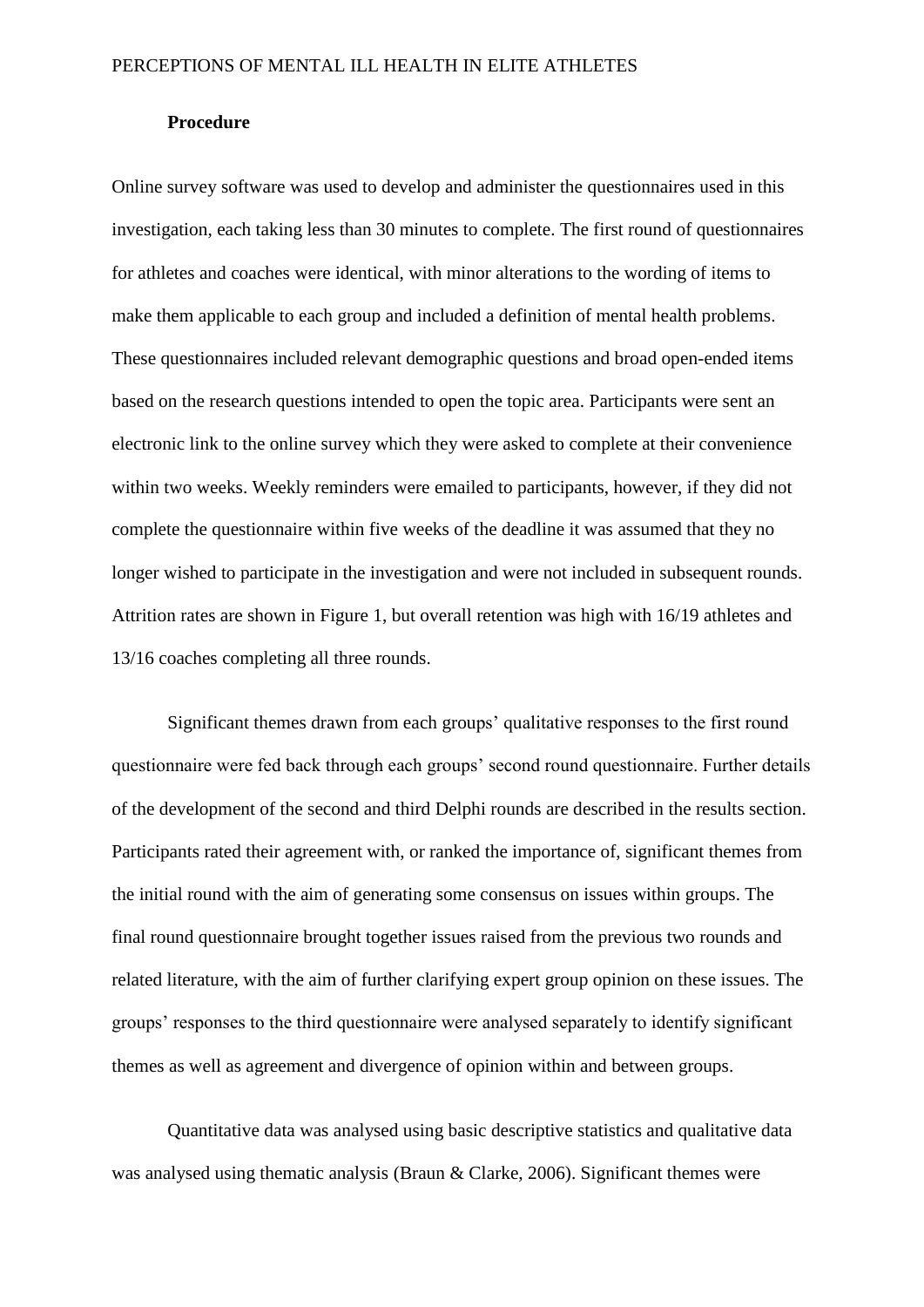determined by either a high number of responses relating to the theme or the theme's relationship with the literature.

# **Results**

Presentation of results is structured by the three rounds of the Delphi survey. A summary of results from each Delphi round and how these led to the development of the subsequent Delphi round questionnaire is included at each stage.

# **Delphi Round One**

To contextualise the panels in relation to their personal experience of mental ill health amongst elite athletes, athletes were asked to describe any personal experience they had had of mental ill health, and coaches if they had witnessed any such experiences in this population (see Table 2). They were then asked to rate in their opinion if they thought elite athletes were more, less or neither likely to experience mental ill health compared to the average population. They were then asked to provide a written rationale for their opinion that was analysed thematically. The questions were deliberately posed in a neutral way to elicit a full range of opinion and rationale, dependent on respondent's experiences.

Table 2: *Athletes' and coaches' experiences and beliefs regarding mental ill health amongst* elite athletes

| $N=19$                                                                                      | Yes              | N <sub>0</sub>   |
|---------------------------------------------------------------------------------------------|------------------|------------------|
|                                                                                             | $73.7\%$ (n= 14) | $26.3\%$ (n= 5)  |
| Coaches' experiences of witnessing mental ill health amongst athletes                       |                  |                  |
| $N = 16$                                                                                    | Yes              | N <sub>0</sub>   |
|                                                                                             | $37.5\%$ (n= 6)  | $62.5\%$ (n= 10) |
| Likelihood elite athletes will develop mental ill health compared to the general population |                  |                  |
|                                                                                             | Athletes         | Coaches          |
| More likely                                                                                 | $47.4\%$ (n= 9)  | $25\%$ (n= 4)    |
| Neither more nor less likely                                                                | 42.1% $(n=8)$    | $62.5\%$ (n= 10) |
| Less likely                                                                                 | $10.5\%$ (n= 2)  | $12.5\%$ (n= 2)  |
|                                                                                             |                  |                  |

Athletes' personal experiences of mental ill health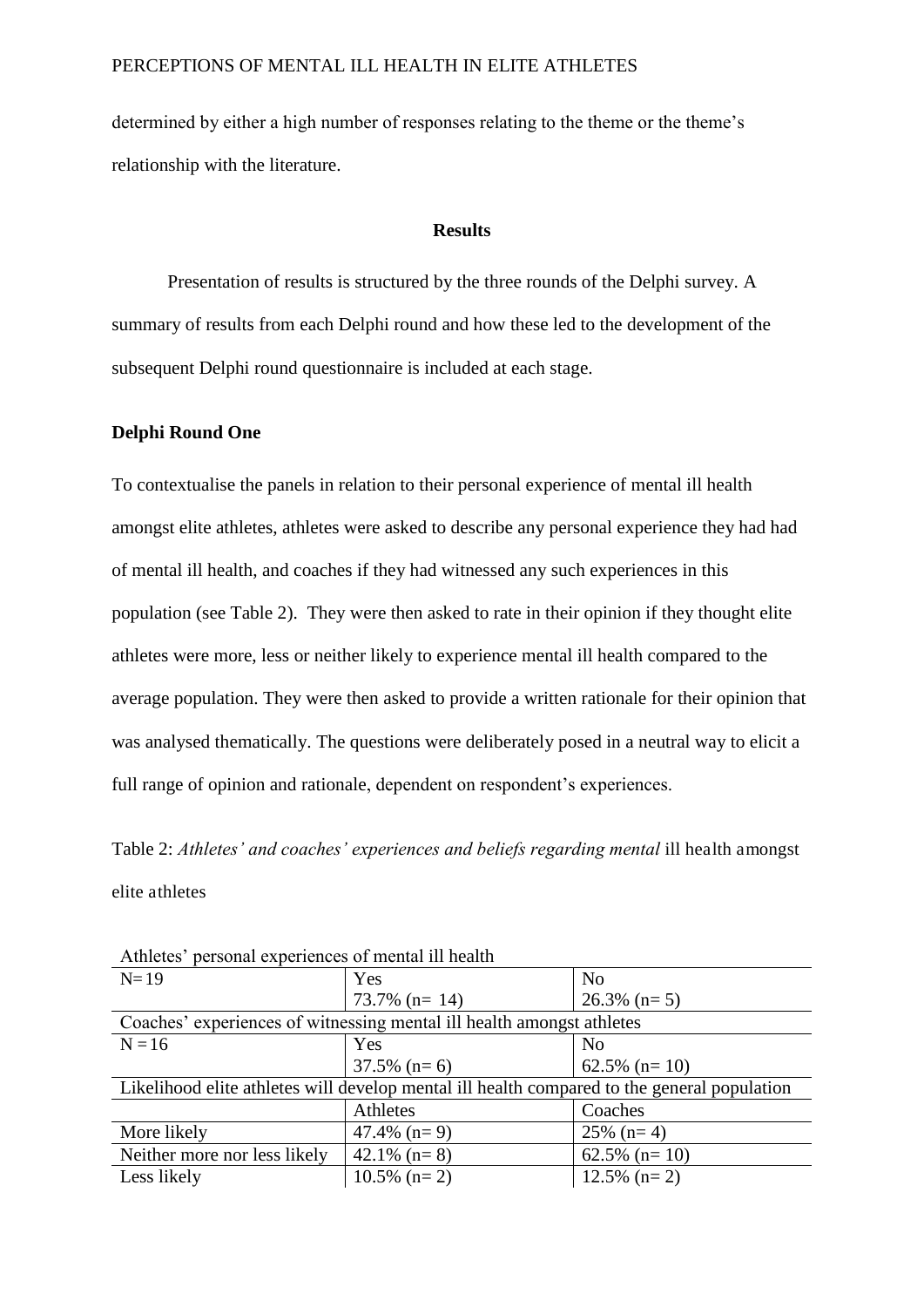Athletes and coaches highlighted several factors which they felt may contribute to mental ill health amongst elite athletes as well as some protective factors and perceptions why elite athletes are no more at risk than general population (Table 3).

Table 3: Factors perceived to relate to the development of mental ill health in elite athletes

| Athletes and coaches                                                                                                                        | <b>Athletes</b>                                                                                              | Coaches                                                                                                                               |
|---------------------------------------------------------------------------------------------------------------------------------------------|--------------------------------------------------------------------------------------------------------------|---------------------------------------------------------------------------------------------------------------------------------------|
| <b>Contributing factor: Elite</b><br>athletes put pressure on<br>themselves (Athletes $n=11$ ;<br>Coaches $n=5$ )                           | <b>Contributing factor:</b><br>Elite athletes being<br>overly focussed on an<br>'athletic lifestyle' $(n=5)$ | <b>Contributing factor:</b> The<br>end of an elite athlete's<br>career $(n=7)$                                                        |
| <b>Contributing factor: Elite</b><br>athletes experience concerns over<br>weight, diet and body image<br>(Athletes $n=11$ ; Coaches $n=4$ ) | <b>Neutral factor:</b><br>Everyone experiences<br>life-stress $(n=5)$                                        | <b>Contributing factor:</b><br>Elite athletes' being single<br>minded/ selfish $(n=3)$                                                |
| <b>Contributing factor: Elite</b><br>athletes perceive pressure from<br>those around them (Athletes n=<br>18; Coaches $n=15$ )              | <b>Protective factor: Elite</b><br>athletes have resilient<br>personalities $(n=4)$                          | <b>Contributing factor:</b><br>Elite athletes having a fear<br>of failure $(n=3)$                                                     |
| <b>Contributing factor:</b> Pressure to<br>perform in training and<br>competition (Athletes n= 11;<br>Coaches $n=7$ )                       |                                                                                                              | <b>Contributing factor:</b><br>Perfectionistic and<br>obsessive/compulsive<br>traits may be make elite<br>athletes successful $(n=1)$ |
| <b>Protective factor:</b> Exercise is<br>beneficial for mental well-being<br>(Athletes $n=4$ ; Coaches $n=4$ )                              |                                                                                                              | <b>Neutral factor: Mental ill</b><br>health can effect anyone<br>$(n=8)$                                                              |

The significant themes identified within both athletes' and coaches' responses relating to barriers elite athletes face when accessing support for mental ill health were; elite athletes believing admitting to mental ill health is a sign of weakness, stigma associated with mental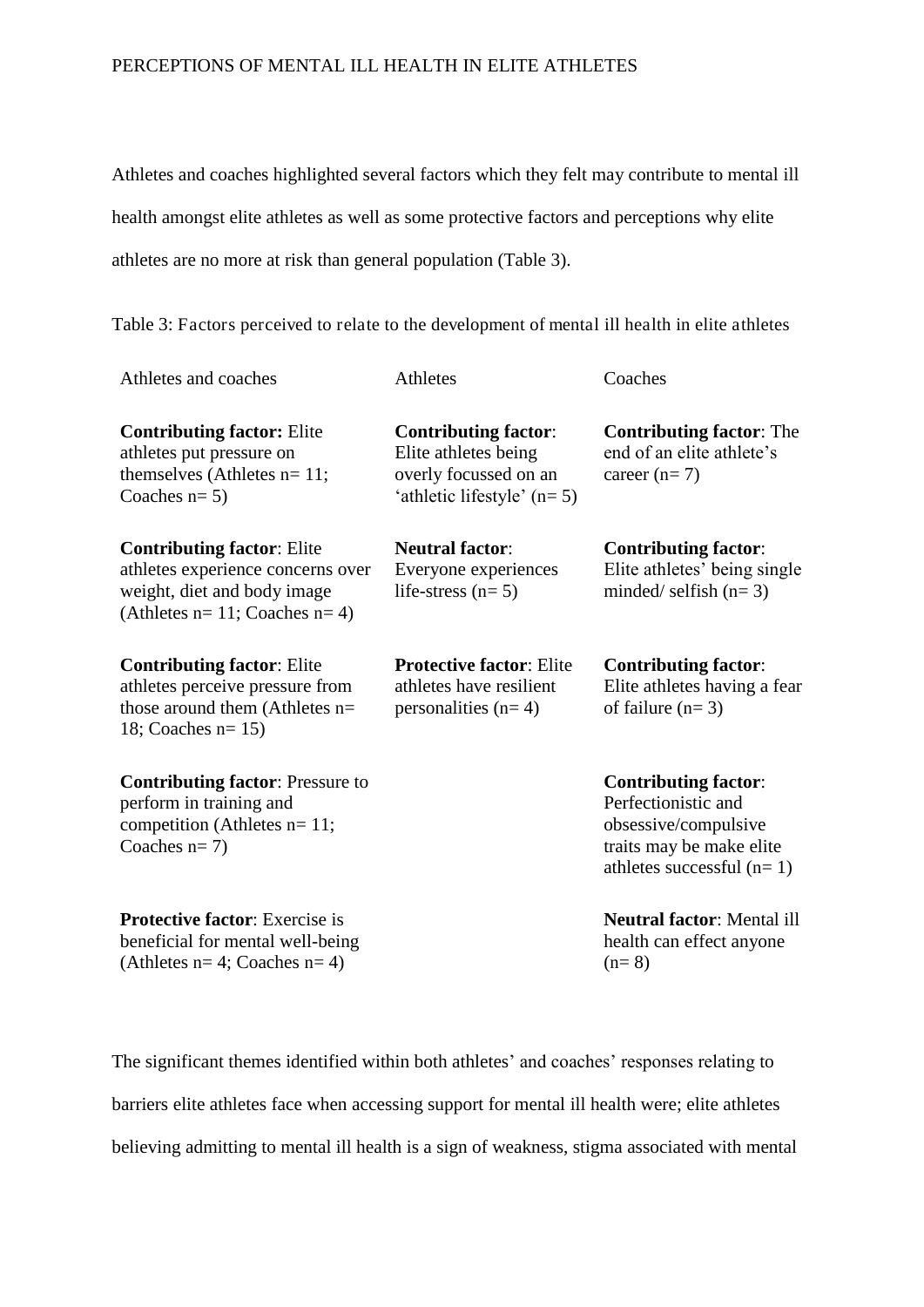ill health and a lack of knowledge and understanding of mental ill health. In response to how elite athletes with mental ill health might be best supported, both athletes and coaches suggested elite athletes who have experienced mental ill health coming forward to discuss how they managed this and the need for an increase in knowledge of mental ill health and how to access support. Both athletes and coaches suggested elite athletes being supported by sport psychologists, coaches mentioned support from members of the elite athlete's wider support team  $(n= 6)$  and athletes suggested coaches may offer support  $(n= 4)$ . Coaches did not suggest that they would be best placed to support athletes experiencing mental ill health. However, when asked what role coaches are perceived to play in supporting these athletes, both athletes and coaches stated that coaches have an important role, including; being able to recognise the signs and symptoms of mental ill health and sign-posting elite athletes to appropriate support.

In summary, from round one athletes and coaches differed in their personal experiences of mental ill health amongst elite athletes and in their beliefs about the vulnerabilities of this group to such issues, with the athletes believing there to be a higher vulnerability and prevalence. Both athletes and coaches reported several factors they thought may contribute to the development of mental ill health amongst elite athletes, many they agreed on, as well as protective factors and reasons elite athletes have the same level of risk as the general population. To clarify consensus and divergence of opinion within and between groups, and provide further depth of understanding, in the second Delphi round participants were asked to rate their agreement to statements around the likelihood of elite athletes developing mental ill health using a 5-point Likert scale and rank the contributing factors in order of significance, similar to Delphi methods outlined by Schmidt (1997).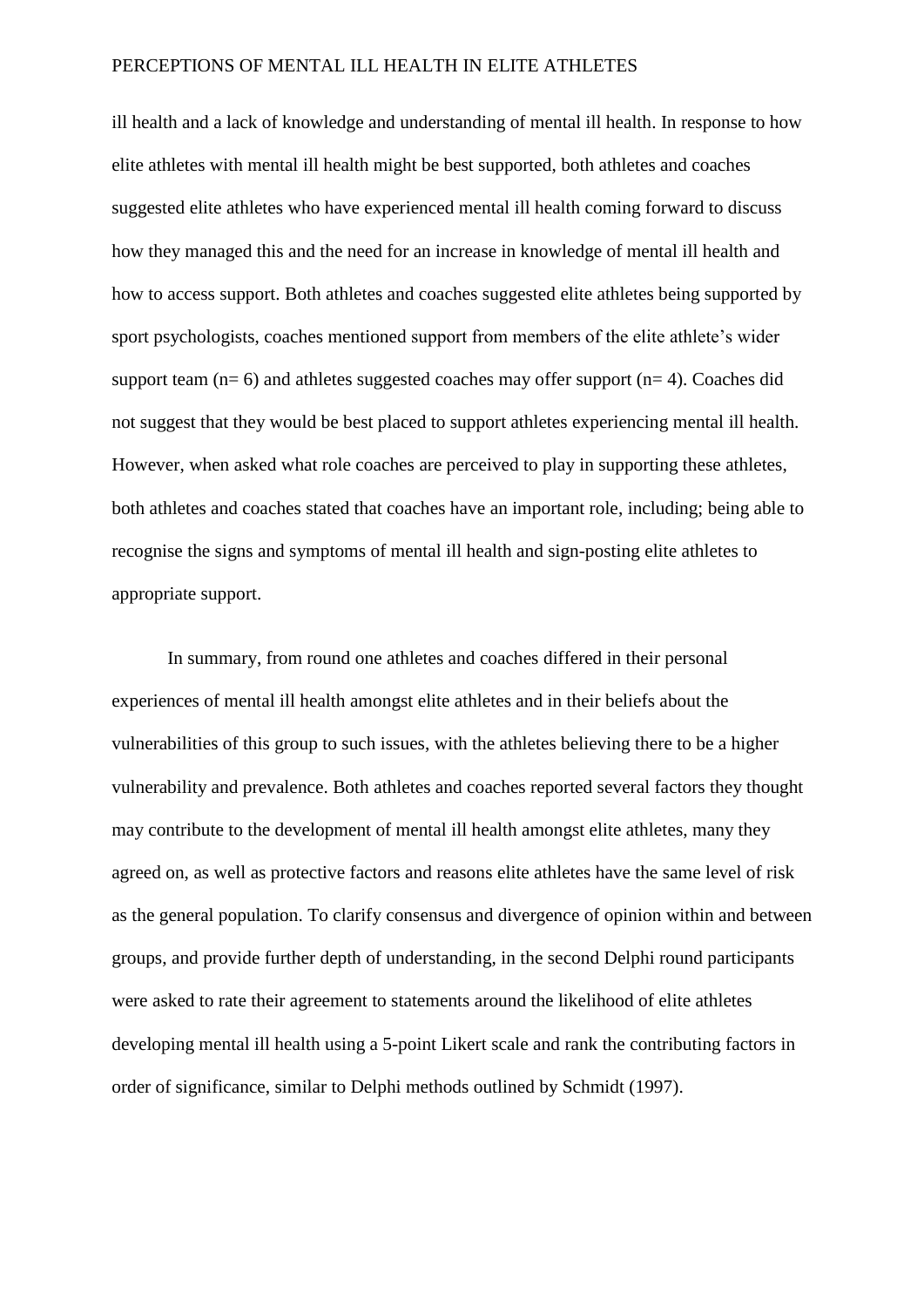The theme derived from the coaches' that perfectionistic and obsessive/ compulsive traits may contribute to elite athletes' success (see Table 3) was of interest as there is a lack of literature around obsessive compulsive tendencies amongst elite athletes and mixed literature around the value of the trait of perfectionism in an athlete (Stoeber, Stoll, Pescheck, & Otto, 2008; Flett & Hewitt, 2005). To establish whether this view was shared amongst other coaches in the group they were asked to rate their agreement and offer their opinion on questions relating to this issue in the second round Delphi questionnaire. Athletes and coaches suggested several barriers to accessing support and agreed that coaches play an important role in supporting elite athletes, although there seemed to be different opinions between coaches and athletes about coaches offering direct support. To clarify consensus and divergence of opinion between groups, participants were fed back these views in the second Delphi round.

# **Delphi Round Two**

To determine the degree of consensus and divergence of opinion between and within groups', percentage calculations were carried out on data from Likert scale ratings. In line with other studies of this kind (Hackett, Masson, & Phillips, 2006), the 5-point scales were collapsed into 3 bands (1-2, 3, 4-5) indicating the strength of agreement to each statement. Bands 1-2 indicated 'agreement' and bands 4-5 indicated 'disagreement'. As described by Vosmer, Hackett and Callanan (2009) consensus was defined in three levels; 'high consensus' was  $\geq$ 80% (N=14+ athletes, 11+ coaches) of participants responding to statements with 'agreement' or 'disagreement' (Green, Jones, Hughes, & Williams, 1999), 'medium consensus' was  $65-79\%$  (N=11-13 athletes, 9-10 coaches) and 'low consensus' was  $\geq 51-64\%$ (N=0-9 athletes, 0-7 coaches) .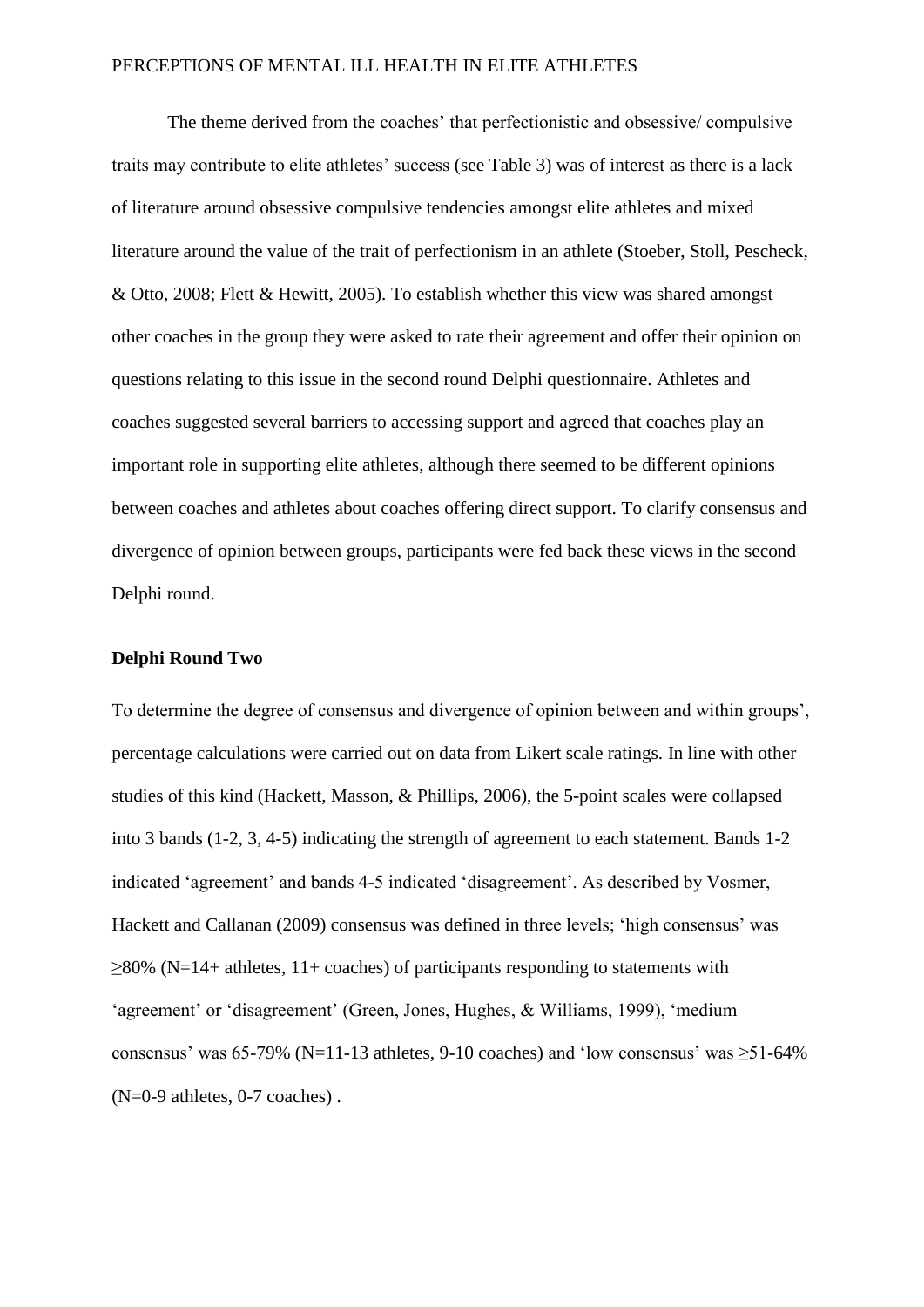In order to determine some level of consensus based on expert groups' responses to questions requiring them to rank factors in order of significance, the methodology proposed by Kendall and Gibbons (1990) was used. To allow for the fact that respondents could choose not to rank some listed factors, each rank position was weighted with a numerical value (e.g. 1<sup>st</sup> rank position = 3, 2<sup>nd</sup> rank position = 2, 3<sup>rd</sup> rank position = 1), allowing the researcher to combine respondents' individual ranks to form rank totals. These were then ranked to determine the best estimate of true ranking in order of significance of these factors within groups. Consensus and divergence of opinion within the two groups relating to factors they believed as responsible for the development of mental ill health amongst elite athletes are presented in Table 4.

# Table 4: *Consensus of athletes' and coaches' opinion on factors responsible for the*

development of mental ill health amongst elite athletes

|                                                                                                                                                                                                                                           | Athletes                                            | Coaches                                                                           |
|-------------------------------------------------------------------------------------------------------------------------------------------------------------------------------------------------------------------------------------------|-----------------------------------------------------|-----------------------------------------------------------------------------------|
| Elite athletes are more likely than the<br>general population to experience mental<br>ill health due to being under a high level<br>of pressure from multiple factors                                                                     | Medium consensus<br>agreement $(72.2\%$ , n=<br>13) | No consensus<br>agreement $(35.7\% , n=$<br>5) or disagreement<br>$(14.3\%, n=2)$ |
| Elite athletes are more likely than the<br>general population to experience mental<br>ill health due to traits such as<br>perfectionism or obsessive compulsive<br>tendencies which may actually<br>contribute to elite athletes' success | N/A                                                 | Low consensus<br>agreement $(64.3\%$ , n=<br>9)                                   |
| Elite athletes are just as likely as the<br>general population to experience mental                                                                                                                                                       | No consensus<br>agreement $(22.3\%$ , n=            | No consensus<br>agreement $(50\%, n=7)$                                           |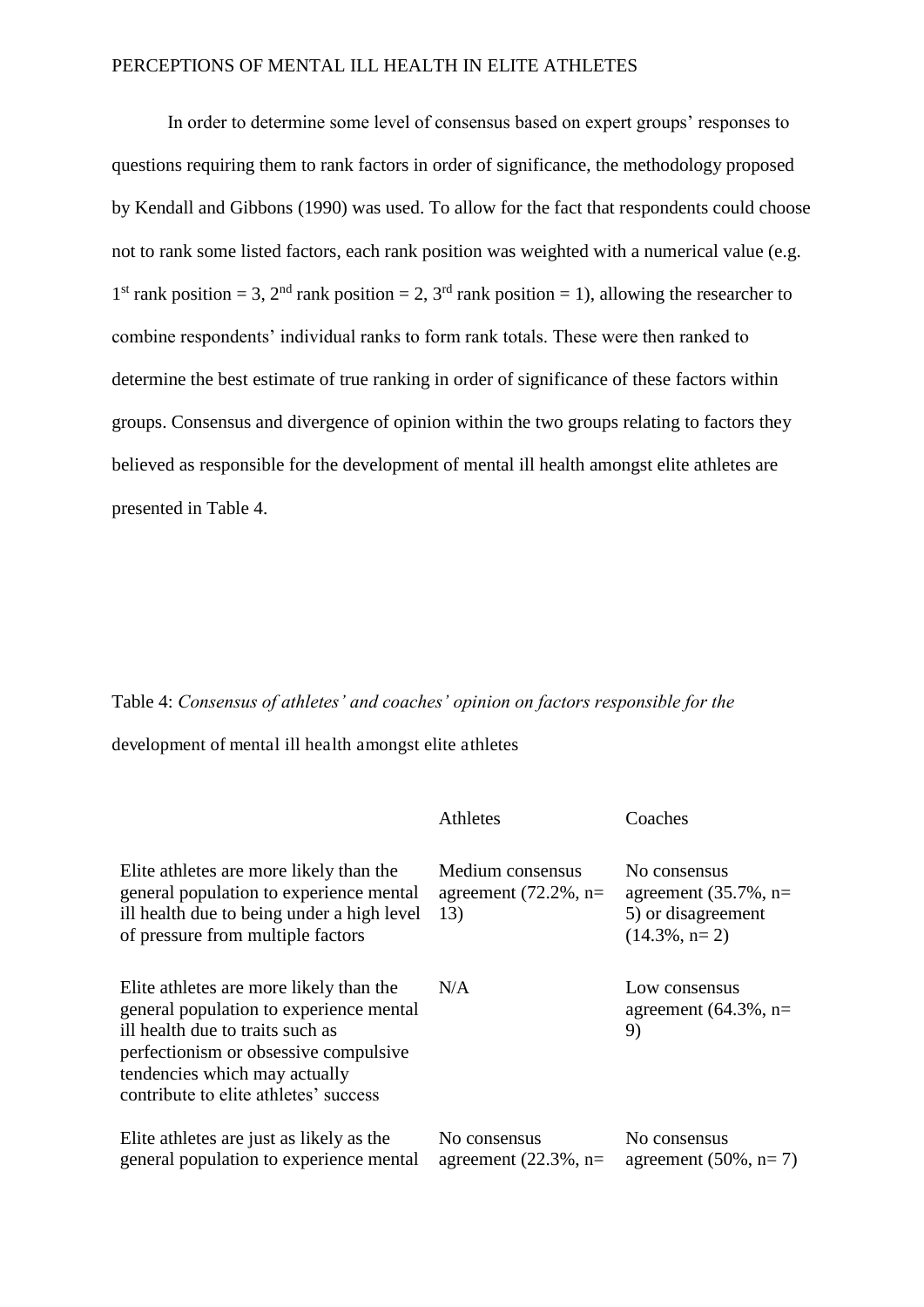| ill health due to life stressors/ individual                                                                                                                           | 4) or disagreement                                                                | or disagreement                                    |
|------------------------------------------------------------------------------------------------------------------------------------------------------------------------|-----------------------------------------------------------------------------------|----------------------------------------------------|
| differences experienced by everyone                                                                                                                                    | $(44.4\%, n=8)$                                                                   | $(14.3\%; n=2)$                                    |
| Elite athletes are less likely than the<br>general population to experience mental<br>ill health due to sport being beneficial to<br>elite athletes' mental well-being | No consensus<br>agreement $(44.4\%$ , n=<br>7) or disagreement<br>$(38.9\%, n=8)$ | Low consensus<br>disagreement $(57.1\%$ ,<br>$n=8$ |

Note: Not applicable (N/A) depicts where the statement was not used in the expert groups' Delphi questionnaire due to it not being generated from the previous round in this group.

From the data generated in round one the participants were asked to rank the factors which may contribute to elite athletes developing mental ill health. The three most relevant factors as ranked by athletes and coaches are presented in Table 5.

Table 5: Most relevant factors which may contribute to elite athletes developing mental ill

health

Athletes Coaches

- 1. Pressure elite athletes put upon themselves
- 2. Fear of failing in their aims
- 3. Injury
- - 1. Pressure elite athletes put upon themselves
	- 2. Performing below expectations
	- 3. Being concerned with letting others down

The barriers the two groups ranked as the top three largest challenges to elite athletes experiencing mental ill health from accessing support are displayed in Table 6 and those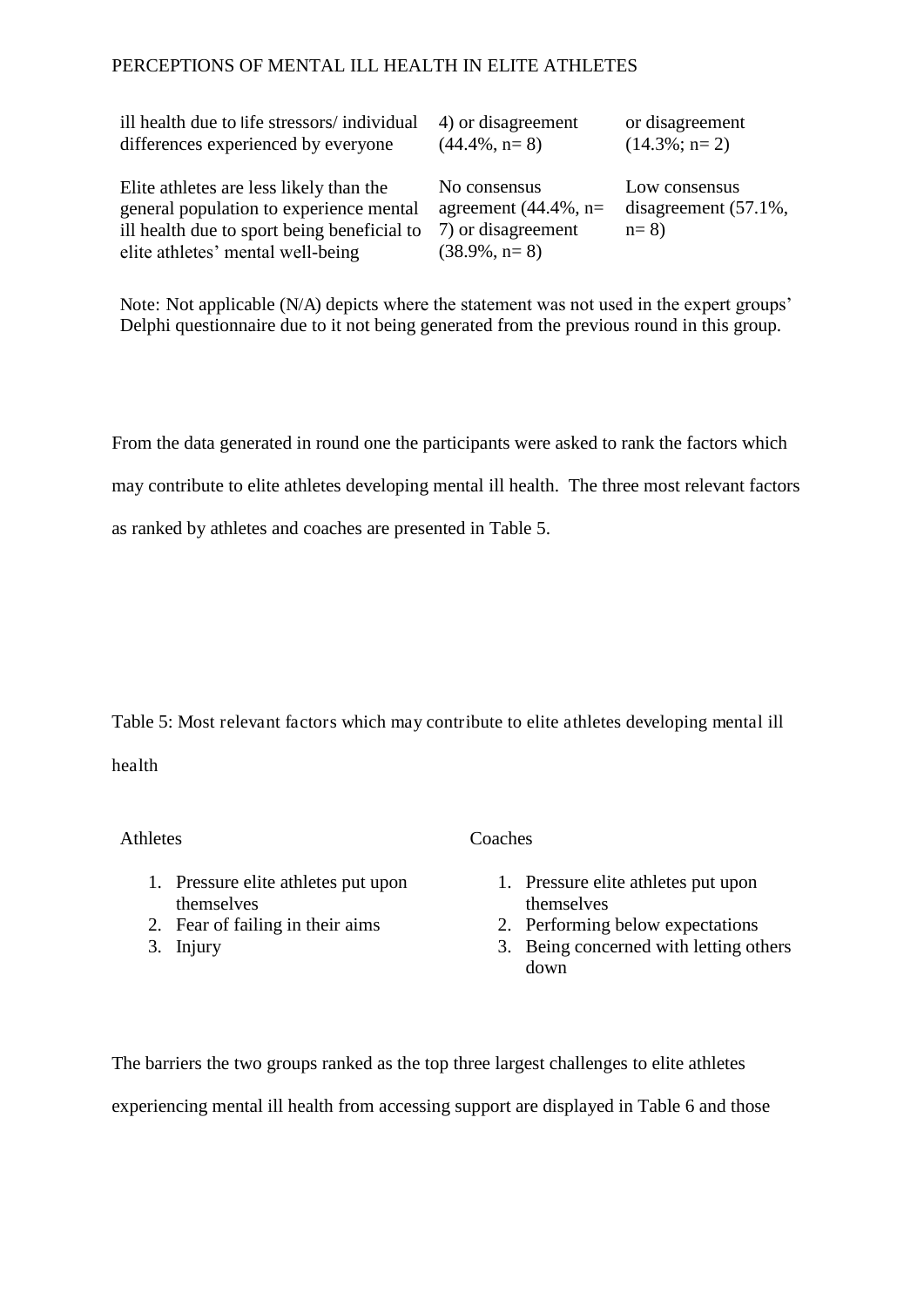professionals ranked most highly to provide support in Table 7. The supportive roles athletes

and coaches see these professionals playing are shown in Table 8.

Table 6: Most challenging barriers to elite athletes experiencing mental ill health accessing support as ranked by athletes and coaches

Athletes Coaches

- 1. Not wishing to admit to experiencing mental ill health due to stigma attached to it
- 2. Not wanting others to know they are experiencing mental ill health
- 3. Fearing it is a sign of weakness to experience mental ill health
- 1. The stigma surrounding mental ill health
- 2. Elite athletes' lack of knowledge about mental ill health
- 3. Elite athletes finding it difficult to admit they are experiencing mental ill health

Table 7: Most appropriate professionals to support elite athletes experiencing mental ill health as ranked by athletes and coaches

# Athletes Coaches

- Professional 1. Sports psychologists
	- 2. Clinical psychologists
	- 3. Sports coaches

- 1. Sport psychologist
- 2. Clinical psychologist
- 3. Counsellor

Table 8: Most appropriate ways coaches do (or could) support elite athletes experiencing

mental ill health as ranked by athletes and coaches

Athletes Coaches

- 1. To be approachable and communicate openly with elite athletes
- 1. To be someone the elite athlete feels they can talk to honestly and in confidence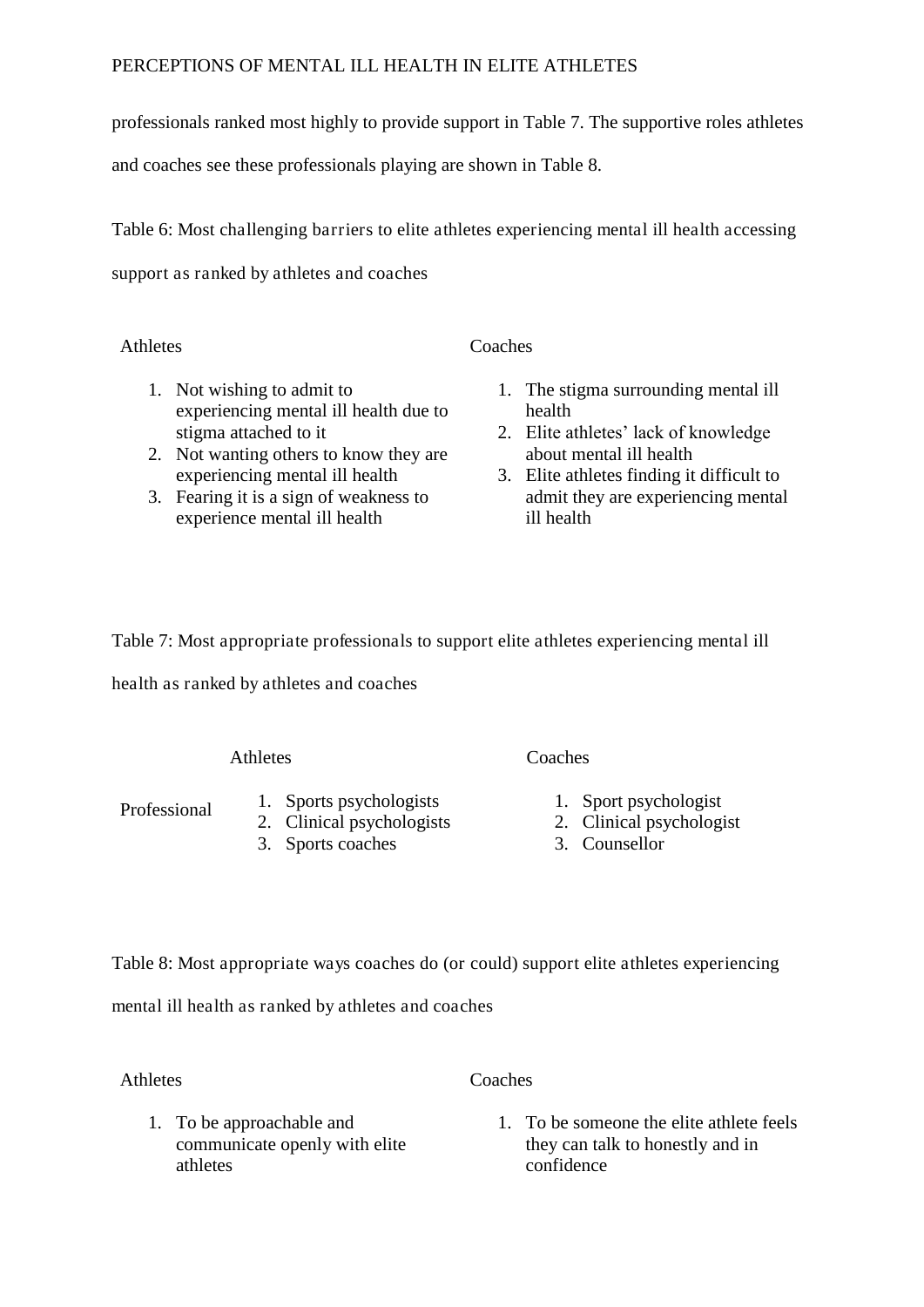- 2. To recognise the signs and symptoms of mental ill health in an elite athlete
- 3. To direct the elite athlete with mental ill health to appropriate support
- 2. To take a holistic approach to elite athlete development
- 3. To recognise the signs and symptoms of mental ill health in elite athletes

Through the third round questionnaire, the researcher was interested in the level of consensus or divergence of opinion between and within groups on which common mental disorder elite athletes may be most likely to develop, including whether obsessive compulsive tendencies might be over represented in this population. Both athletes and coaches ranked the stigma of mental ill health as the biggest challenge to elite athletes seeking support and suggested athletes coming forward to discuss their experiences of mental ill health as a helpful way of supporting elite athletes. These points led the researchers to question how the expert groups felt stigma could be reduced in sporting communities.

Given that both expert groups ranked sport psychologists as the most appropriate professional to support elite athletes experiencing mental ill health, followed by clinical psychologists, the researchers were interested in establishing the expert groups' understanding of these professions' roles and how they believed they would best support an elite athlete experiencing mental ill health. Both groups also ranked being able to recognise the signs and symptoms of mental ill health amongst the most appropriate roles coaches play in supporting elite athletes with mental ill health. The third Delphi round included questions regarding how confident each group felt that coaches could recognise the signs and symptoms of mental ill health amongst elite athletes and what resources might coaches need to support elite athletes experiencing mental ill health.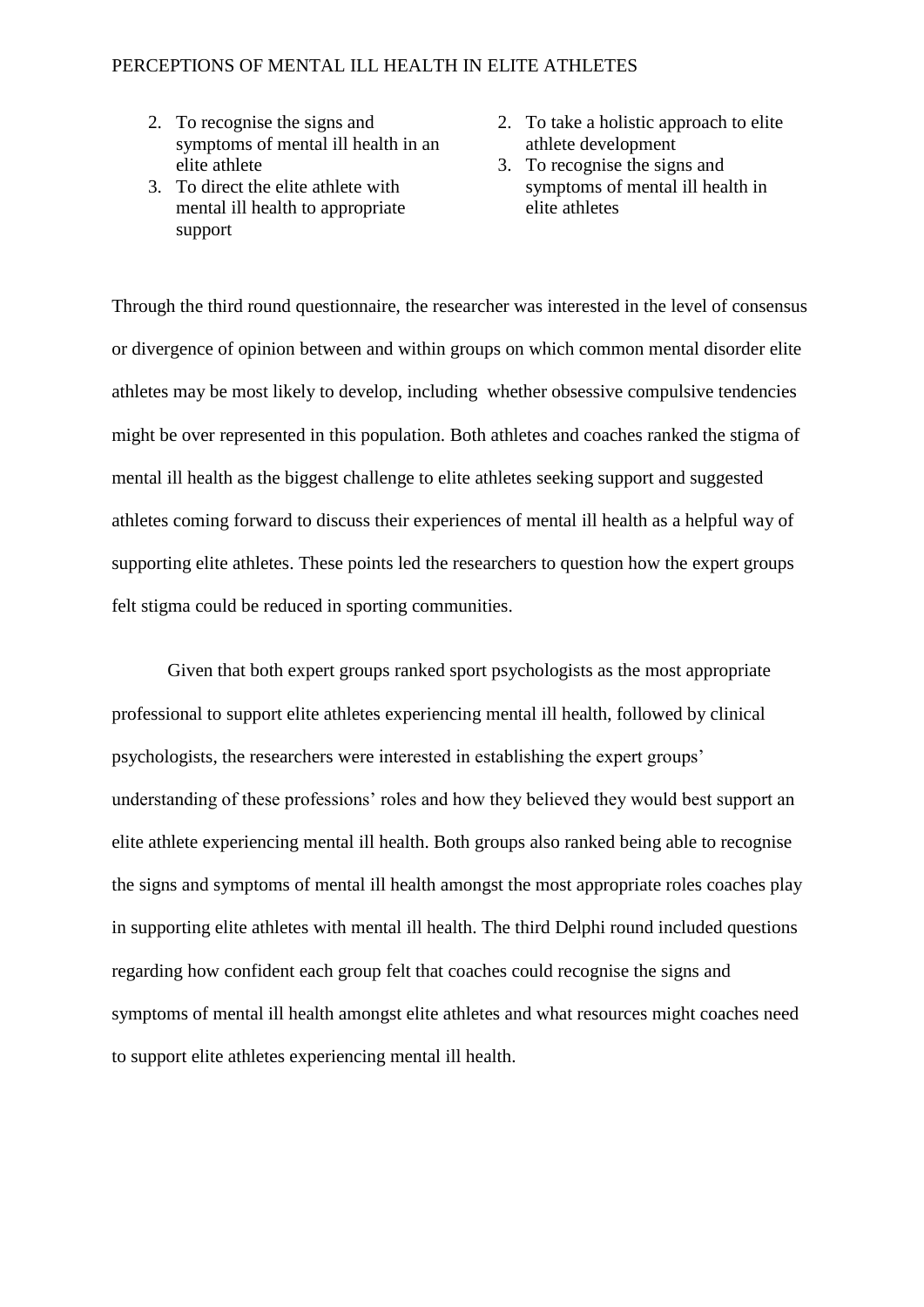# **Delphi Round Three**

Quantitative and qualitative responses to the third Delphi round questionnaire were analysed as within previous rounds. Participants were asked to rate a typical elite athlete and a typical member of the general population on a 10-point scale with 1 corresponding to "No obsessional thoughts or ritualised/ compulsive behaviours" and 10 corresponding to "Time consuming and/or distressing obsessional thoughts and ritualised/ compulsive behaviours suggestive of an Obsessive Compulsive Disorder (OCD)". OCD was chosen as it was raised by the coaches in round two as being a predictor of mental ill health. OCD is the fourth most prevalent common mental disorder in the UK and has rates of co-morbidity with other types of anxiety disorders and depression (McManus, Bebbington, Jenkins & Brugha, 2016; Lochner, et al., 2014). In addition, within the clinical field the relationship between perfectionism and vulnerability to OCD has been long recognised (Hood & Antony, 2016) However, while perfectionism in elite athletes has attracted much research there is little research on OCD within this population. Indeed, within Rice et al.'s (2016) comprehensive review of the mental health of elite athletes OCD is not mentioned. Hence, we used the iterative process of the Delphi technique to explore this issue further and validate how much of a concern OCD was for athletes and coaches and if this truly represented a gap in the research literature.

Median scores and interquartile ranges were calculated based on participants' ratings. The level of consensus based on expert groups' responses to a questions requiring them to rank items was established as in previous rounds.The top five common mental disorders which the two groups felt would be most prevalent amongst the elite athlete population are presented in Table 9.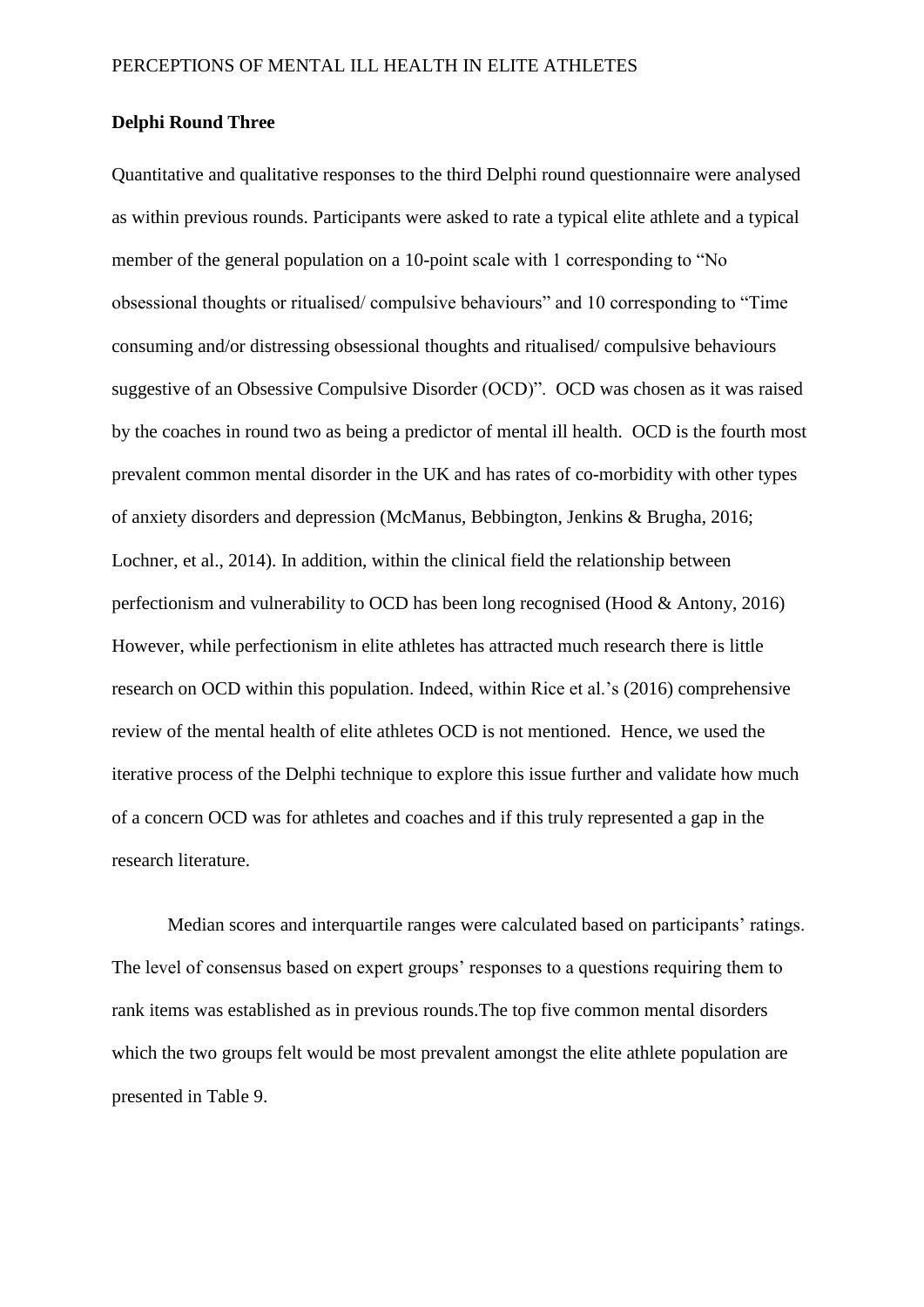# Table 9: Most prevalent common mental disorders amongst elite athletes as ranked by athletes and coaches

Athletes Coaches

- 1. Anxiety
- 2. OCD
- 3. Mixed anxiety and depression
- 4. Eating disorders
- 5. Depression

- 1. Anxiety
- 2. Mixed anxiety and depression
- 3. Panic disorder
- 4. OCD
- 5. Depression

Groups' ratings of obsessive compulsive tendencies on a ten-point scale displayed by a typical elite athlete and typical member of the general population are presented in Figure 2. This shows that both coaches and athletes believed there to be a higher tendency towards obsessive compulsive behaviour in elite athletes compared to the general population, but compared to the coaches the majority of athletes rated this trait to be greater.

Figure 2: *Box and whisker chart displaying athletes' and coaches' ratings of a typical elite*  athlete and typical member of the general population on a 10-point scale of OCD tendencies including minimum, maximum, lower quartile and upper quartiles values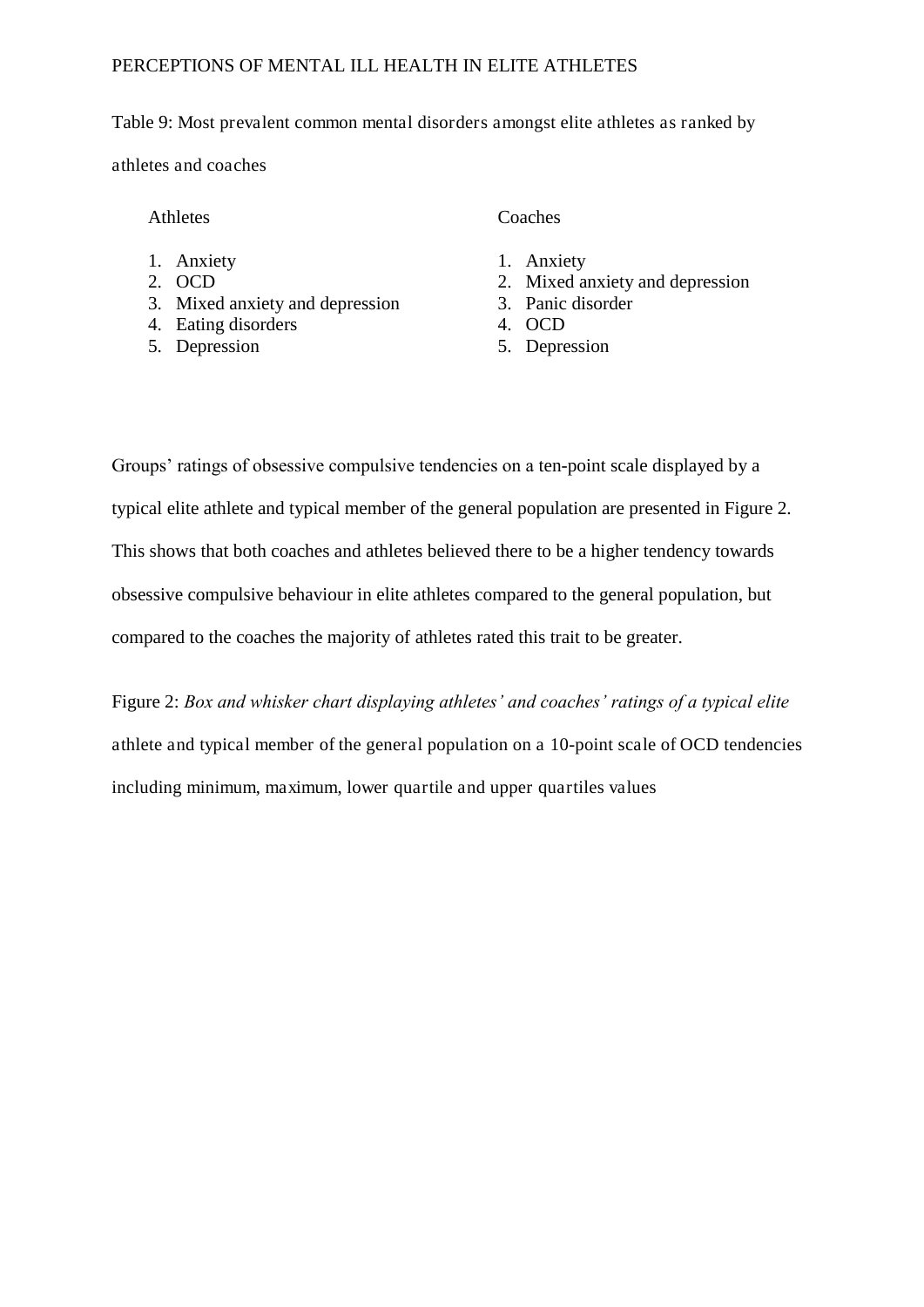

Athletes and coaches agreed that stigma surrounding mental ill health amongst sporting communities could be reduced by athletes coming forward to discuss their experiences of mental ill health, more open discussion and more awareness around mental ill health. Coaches also suggested education for elite athletes and coaches about mental ill health (n= 4).

In the third round expert groups were asked under what circumstances support from sport psychologists or clinical psychologists would be more appropriate than the other. Significant themes generated by both groups were that sport psychologists would have a better understanding of the experiences of an elite athlete than clinical psychologists, however, they cannot support elite athletes to address mental ill health. Both groups agreed that because clinical psychologists specialise in mental health they would be more appropriate in supporting elite athletes experiencing mental ill health than sport psychologists. They also agreed that clinical psychology support would be more appropriate if the mental health issue impacted on the elite athlete's life outside of sport and that they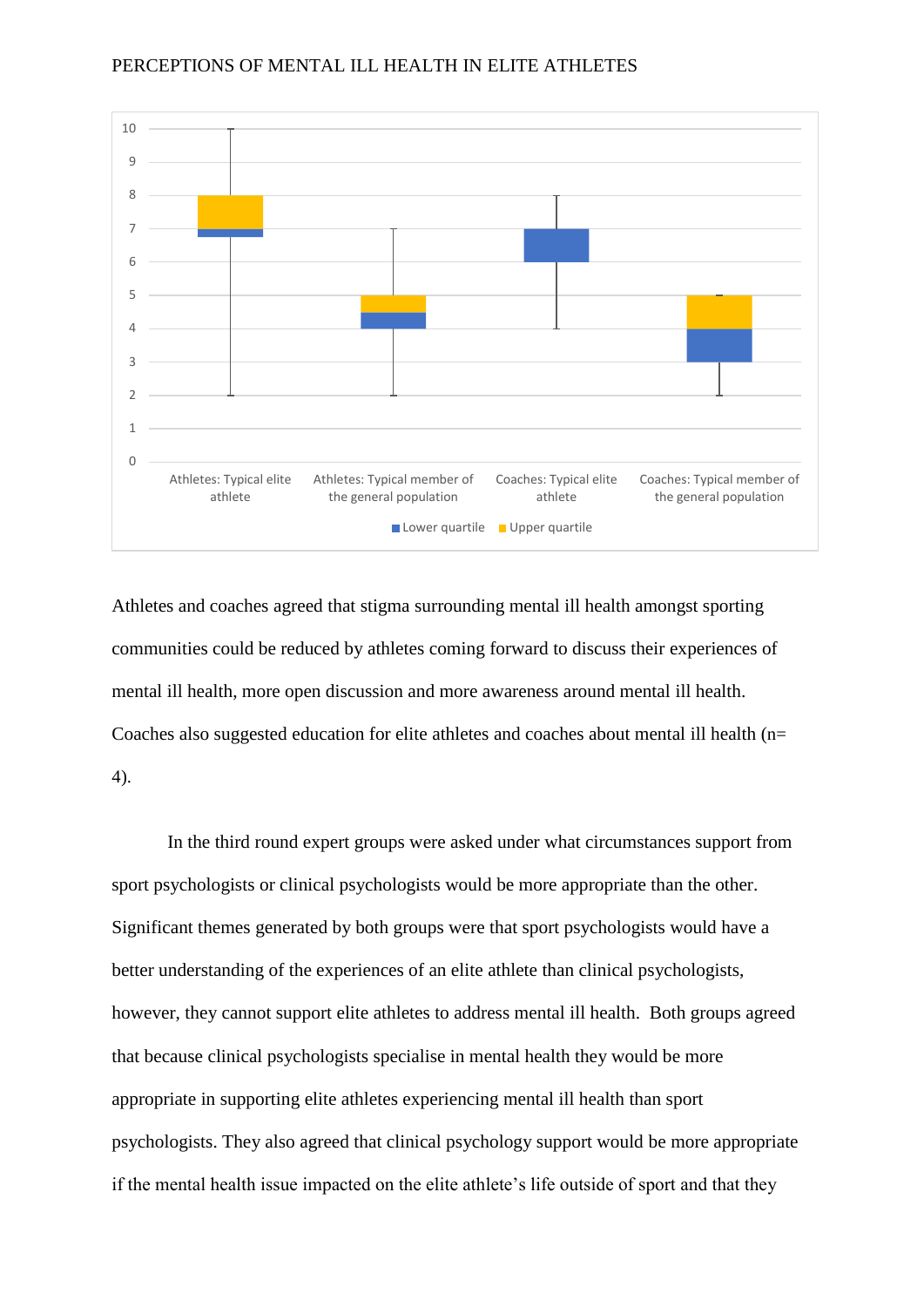would have a different approach to supporting the elite athlete than sport psychologists. However, some athletes  $(n= 4)$  did suggest that if the mental health issue related specifically to sport, support from sport psychologists would be more appropriate than clinical psychologists. Some coaches  $(n=3)$  also suggested that, in supporting elite athletes experiencing mental ill health with their sport performance, sport psychologists would be more appropriate than clinical psychologists.

When asked how confident athletes felt that coaches would be able to recognise the signs and symptoms of mental ill health amongst elite athletes, and how confident coaches themselves felt in doing this, divergence in opinion between group members meant that neither group reached consensus on this matter. However, regarding the resources needed by coaches to support elite athletes with mental ill health there was consensus in both groups that training and education for coaches around mental ill health was required (Athlete n= 12, Coach  $n= 8$ ). Also some athletes felt there should be more accessible information ( $n=3$ ) and some coaches felt education on this topic should be included in coaching qualifications  $(n=3)$ .

# **Discussion**

The results from this study demonstrate that concerns exist for both athletes and coaches with regard to the identification, development and management of mental health issues in elite athletes. It has also demonstrated that there are some significant differences between the two groups in terms of beliefs about prevalence, but general consensus that stigma and other dynamics collude to create barriers to access support.

Athletes and coaches had different perspectives about the prevalence of mental ill health amongst elite athletes, with athletes agreeing that there is a higher prevalence than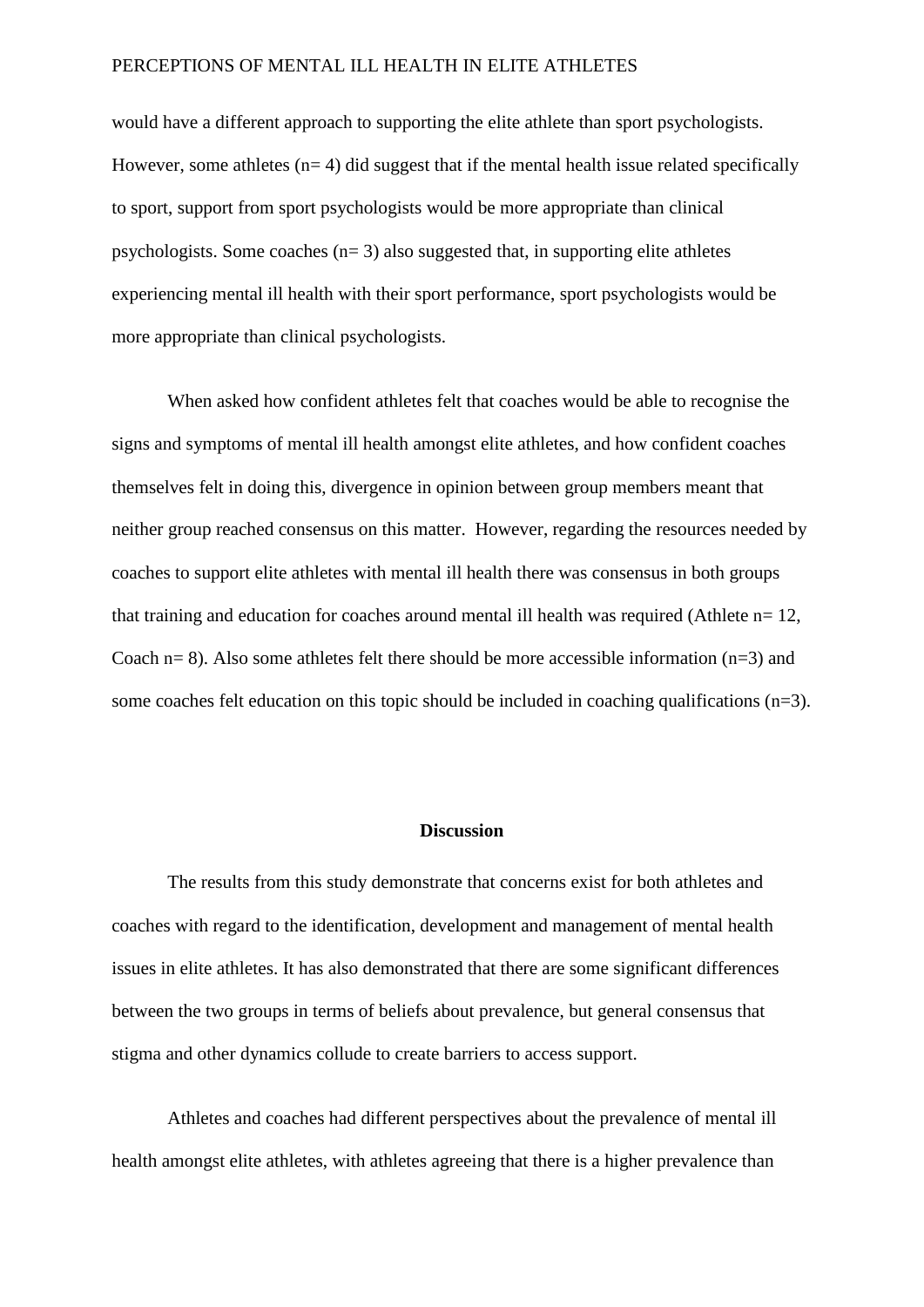amongst the general population and coaches failing to reach consensus. It may be the case that both groups of participants have been attracted to the study because of personal experience or strong beliefs about the topic and so introduced some response bias. However, despite this existing for both groups, the results show a disparity between the views of coaches and athletes, with the athletes themselves seeing it as a more serious issue than the coaches. Athletes reported having personally experienced mental ill health at a higher rate than coaches' reported having witnessed it amongst athletes. This finding may reflect the minimisation of these issues by coaches as discussed by Nowicka et al. (2013), a lack of understanding by coaches, and/or the unwillingness of disclosure on the part of the athlete (Glick et al, 2012). Such findings may indicate an underestimate of psychopathology within this population, but may also represent differences within the sampling of the two groups. However, given the proven benefits of enhancing the 'empowerment climate' between coach and athlete (Appleton and Dida, 2016) further research is warranted.

Both groups agreed that the most significant factor contributing to the development of mental ill health amongst elite athletes is the pressure the athletes place upon themselves. They also rated elite athletes as having higher obsessive-compulsive tendencies than the general population and ranked anxiety and OCD as two of the most prevalent mental disorders amongst elite athletes. Although there is a gap in the literature around anxiety disorders, including obsessive compulsive behaviour, amongst elite athletes, there is considerable research around perfectionism amongst athletes being both adaptive and maladaptive (Stoeber et al., 2008; Flett & Hewitt, 2005)..

It is hypothesised that the lack of research around OCD amongst elite athletes is due to a culture which does not recognise these behaviours as problematic. Indeed, the use of precompetition routines in sport is a common strategy by which athletes reduce the variability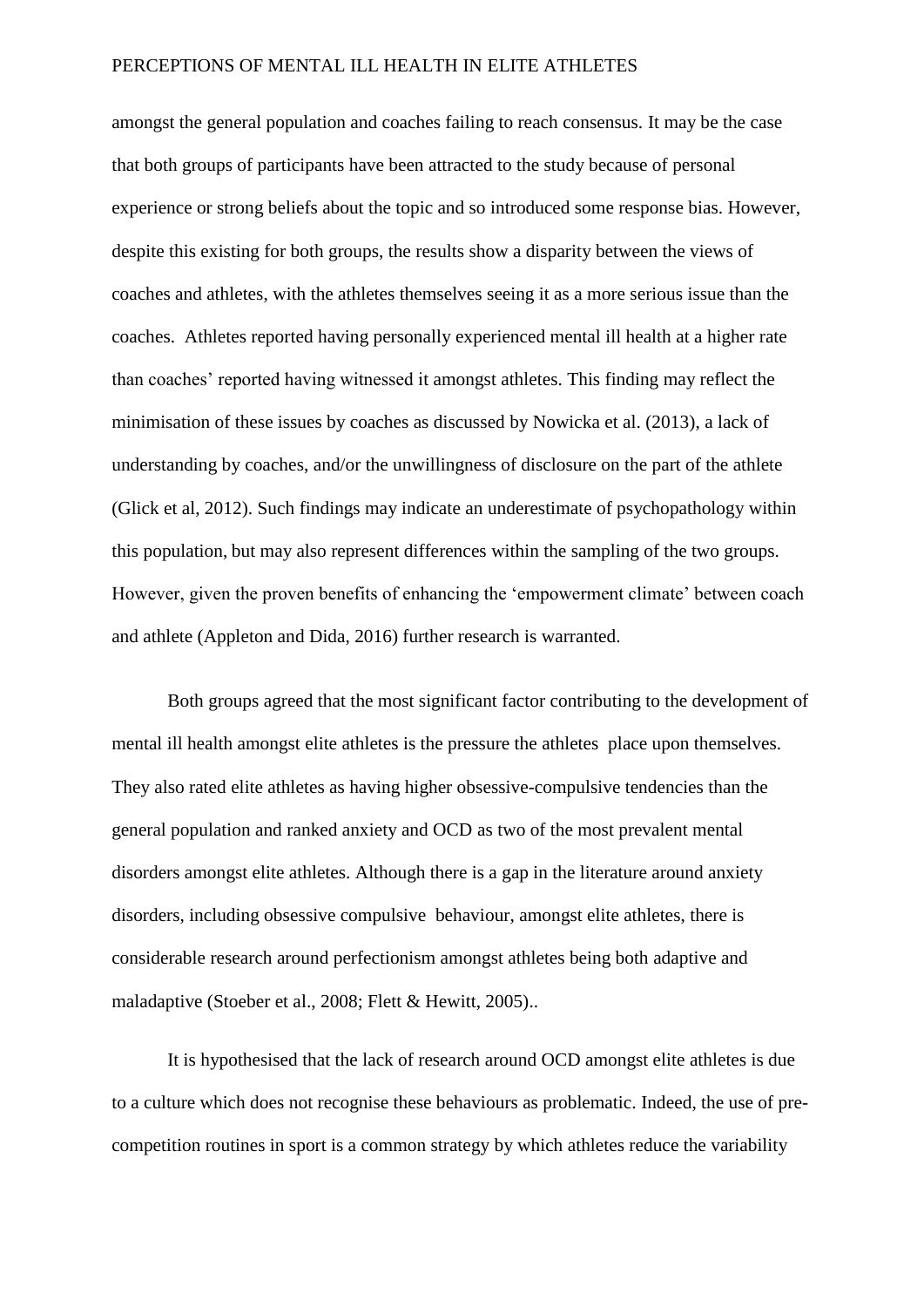associated with the competitive environment, in an effort to achieve greater consistency in performance (Hanton, Neil & Mellalieu, 2008). Similar to the suggestion by Tan et al. (2012) that within an elite sports environment the pursuit of thinness may be normalised or viewed positively. Perfectionistic tendencies amongst athletes, alongside the use of consistent routines, may not be considered as maladaptive due to the perceived advantages they hold towards athletic achievement and escalation of these behaviours into more OCD tendencies may be viewed similarly. This has been termed the 'perfectionism paradox' by Flett and Hewitt (2005), who describe the negative, self-defeating outcome of constantly pursuing perfection, which can then lead to unhealthy patterns of behaviour. Given the link between perfectionism and the development of OCD, the clinical importance of OCD, the comorbidity with other anxiety disorders and depression in the mainstream population, combined with the findings from this study of the perceived importance of the problem from both athletes and coach perspective, it is suggested that this is a gap in the research which requires further attention.

In the present study, athletes and coaches agreed that stigma surrounding mental ill health is the biggest barrier to athletes seeking support. These results are consistent with the findings of Gulliver, Griffiths and Christensen (2012). Suggestions on how to reduce stigma included more open discussion and awareness about the issue. Athletes and coaches felt that support from sport psychologists and clinical psychologists would be most appropriate, however, both groups also suggested that sport psychologists would not be able to support elite athletes experiencing mental ill health, and clinical psychologists would be limited by their lack of understanding of elite sport. This suggests that professionals dually training in both aspects of psychology would be particularly valuable.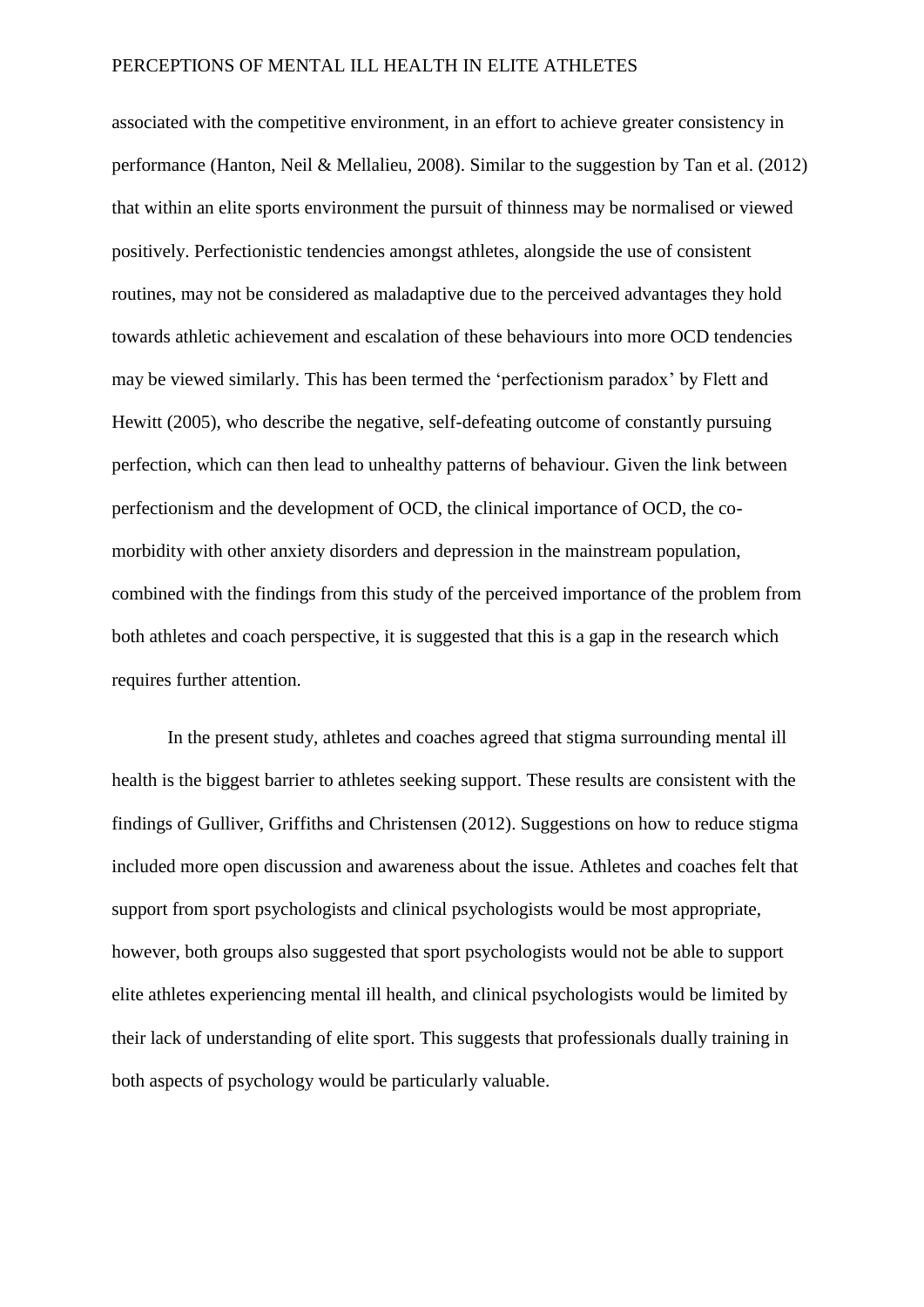Whilst athletes rated coaches as one of the most appropriate professionals to support elite athletes experiencing mental ill health, coaches did not. However, both groups agreed that coaches have an important role to play, which includes being able to recognise the signs and symptoms of mental ill health, but rather than providing direct support coaches saw themselves as gatekeepers to other sources of support. This possibly points to some role confusion and potential unmet expectations between coaches and athletes, which warrants further research. Nevertheless, reflecting previous research (e.g. Mazzer & Rickwood, 2015), all participants felt more education and information around mental health was required.

The finding of a need, identified by both athletes and coaches, for more knowledge and understanding of mental ill health within sporting communities, as well as more open discussion about these issues to reduce associated stigma echo those of the MIND (2014) report. Mental health awareness training for coaches is now being offered by UK charities such as RETHINK and MIND, in collaboration with sporting organisations including the Football Association (**MIND**, 2011 However, these courses appear to be aimed at reducing stigma surrounding mental health and encouraging those with mental ill health issues to get involved in sport, rather than training coaches about the unique pressures faced by elite athletes and how to recognise or manage these issues. Training courses, developed in collaboration with mental health services, have been used with coaches of elite athletes, and even short interventions have been found to be effective (Sebbens, Hassmén, Crisp, & Wensley, 2016). An interesting suggestion was also made by some coaches in the study to include mental health as part of the syllabus in coaching qualifications. It is clear that there is a need for more focused formal training and the development of clear referral pathways to support athletes in ways which also help them to maintain their sporting careers.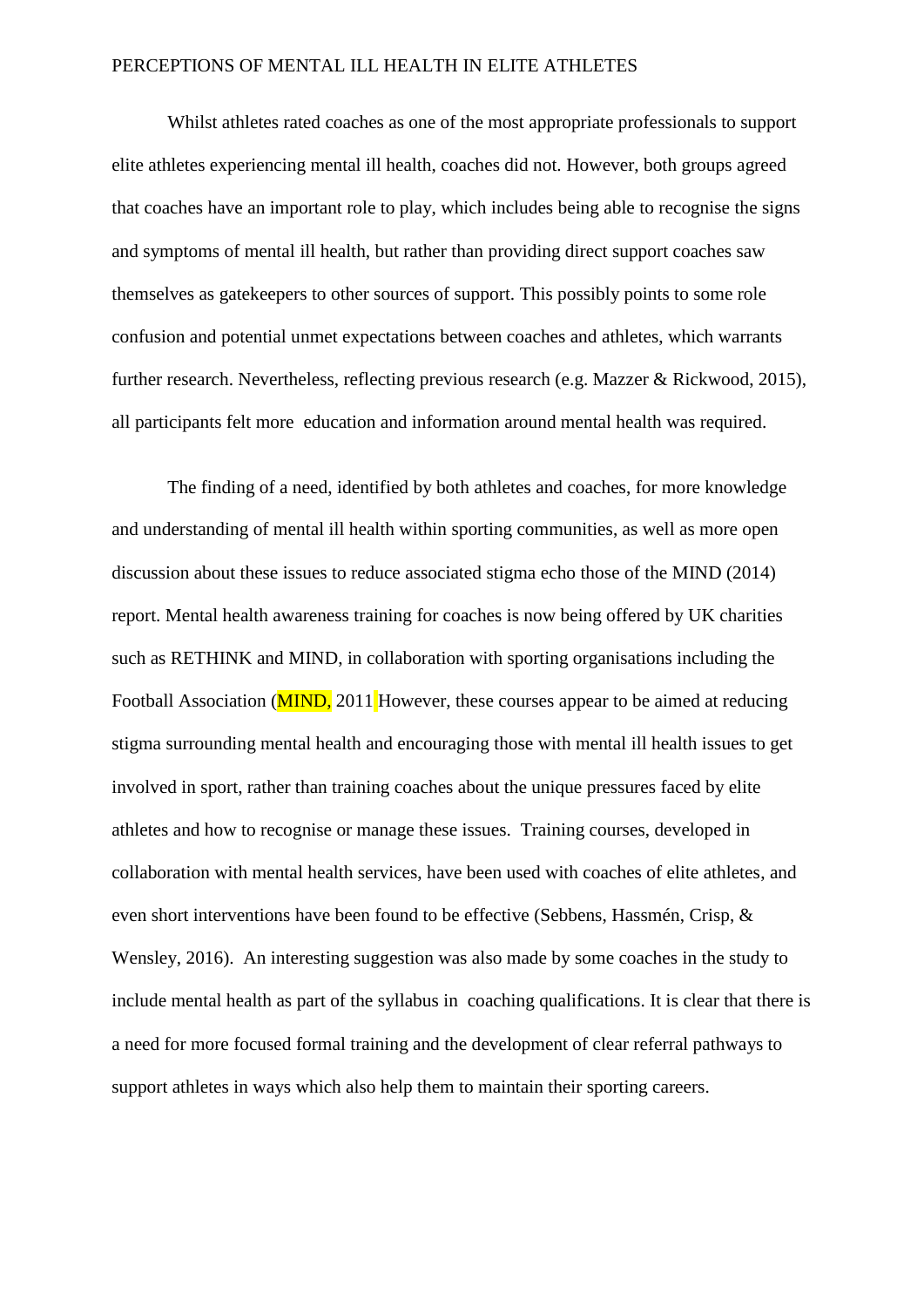The findings highlighted some uncertainty amongst athletes and coaches around the best placed psychological professional to support elite athletes experiencing mental ill health. It would appear that many athletes and coaches believe sport psychologists in the UK have the expertise to treat mental ill health amongst athletes. This suggests a possible mismatch between trained professional competencies and client expectations which may be worthy of further exploration. Additionally, it is important that clinical psychologists working with elite athletes have a well-informed understanding of their unique situation in order to formulate the complexity of their difficulties. Opportunities for clinical psychologists to work collaboratively with sport psychologists and coaches, to share their knowledge and understanding of the issues, in order to provide the most appropriate psychological support for athletes should be taken and professionals trained in both aspects of psychology may be of particular value.

The methodological approach taken in this study had strengths and also some limitations Utilising a Delphi methodology held several advantages in allowing group communication and generation of ideas around a complex problem, in an efficient way (Linstone & Turoff, 2002). The iterative nature of the Delphi method has been found to be interesting and informative for participants (McKenna, 1994), which was also reported by these participants in voluntary feedback to the authors at the conclusion of this investigation. One limitation is that this investigation included a range of participants from technical, ball game and endurance sports, however, the sample contained no participants from aesthetic sports such as figure skating, gymnastics and ballet where prevalence rates of psychopathology, including eating disorder symptoms, have been reported as more prevalent than in non-athletes. (Krentz & Warschburger, 2011). Had participants from aesthetic sports been included in this investigation, their opinions potentially may have influenced the current findings, particularly in terms of the significance of eating disorders.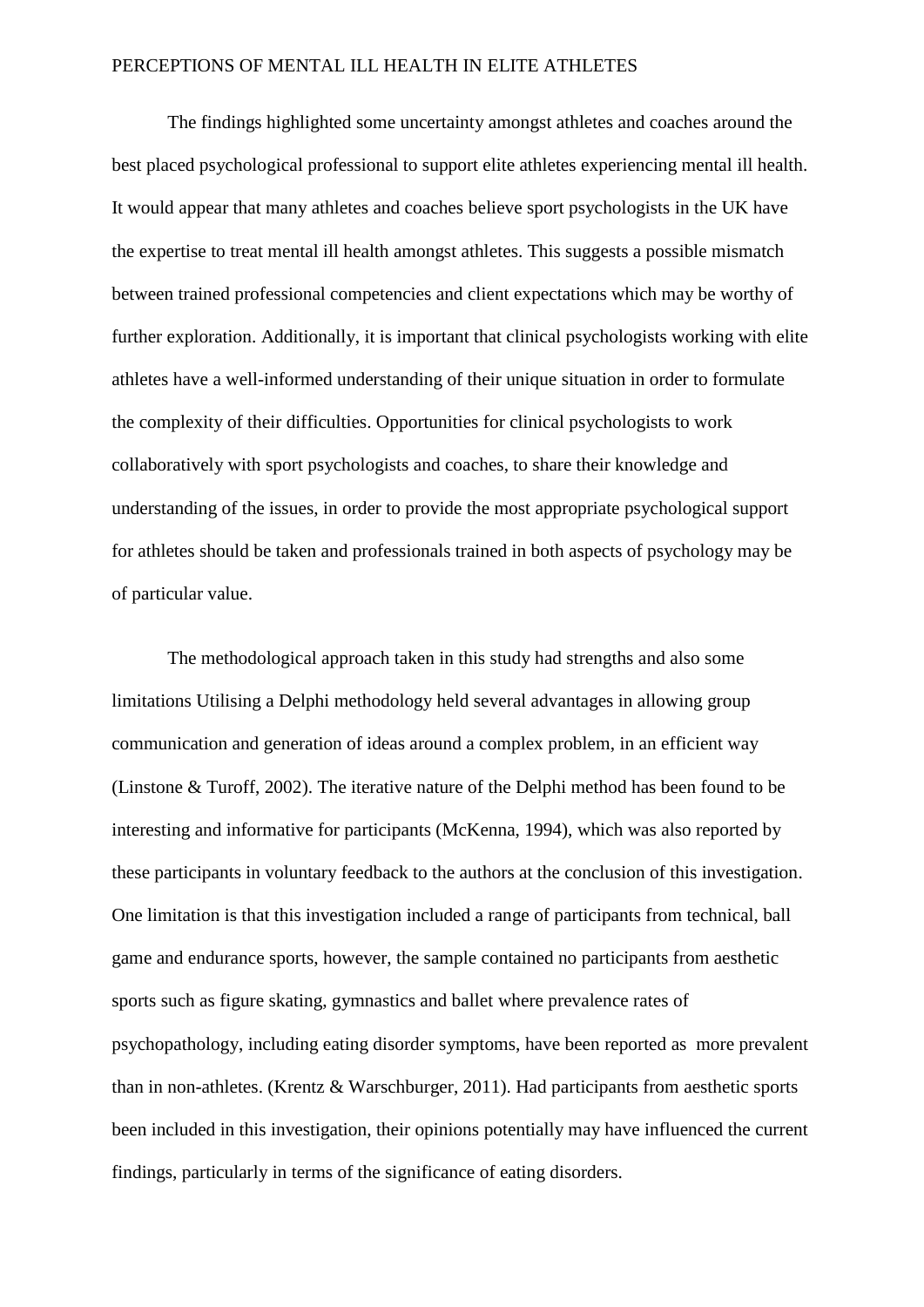Delphi studies by their nature employ experts with knowledge of the topic being examined and the commitment of participants to take part may be related to interest in the question being investigated (Hasson, 2000). Participants in this investigation were selfselecting, and may have been motivated to take part by pre-existing interests or experiences with mental ill health, and hence there is potential for the results to be subject to bias due to participants inflating the significance of the issues under discussion. The potential of utilising researcher contacts as part of the recruitment strategy in influencing participation or biasing responses is an additional consideration. However, although potential participants known to the researchers were contacted, none chose to participate in this investigation.

The sample size could be considered problematic insofar as the consensus derived from this sample may not be representative of a broader sport population. Nevertheless, the opportunity sampling approach employed had the advantage of accessing a sometimes hard to reach population, and employed a sample that is commonly regarded as "expert" (see Swann et al., 2015). Although there is little evidence that employing larger sample sizes adds to the validity or generalisability of the conclusions of a Delphi approach, the use of two expert panels (i.e., athletes and coaches) also arguably strengthens the credibility of the results in comparison to an approach reliant on a single stakeholder group alone.

In terms of future research, the participants suggested perceiving higher rates of OCD tendencies amongst elite athletes than the general population and that these may add to both athletes' success and problems. Further research might investigate the prevalence of these characteristics amongst elite athletes and the role they are perceived to play in both enhancing and detracting from elite sporting performance. It is also clear that true estimates of the prevalence of a variety of mental health issues across an athlete's career and within different sports are lacking, and those available may be heavily influenced by fears of disclosure, both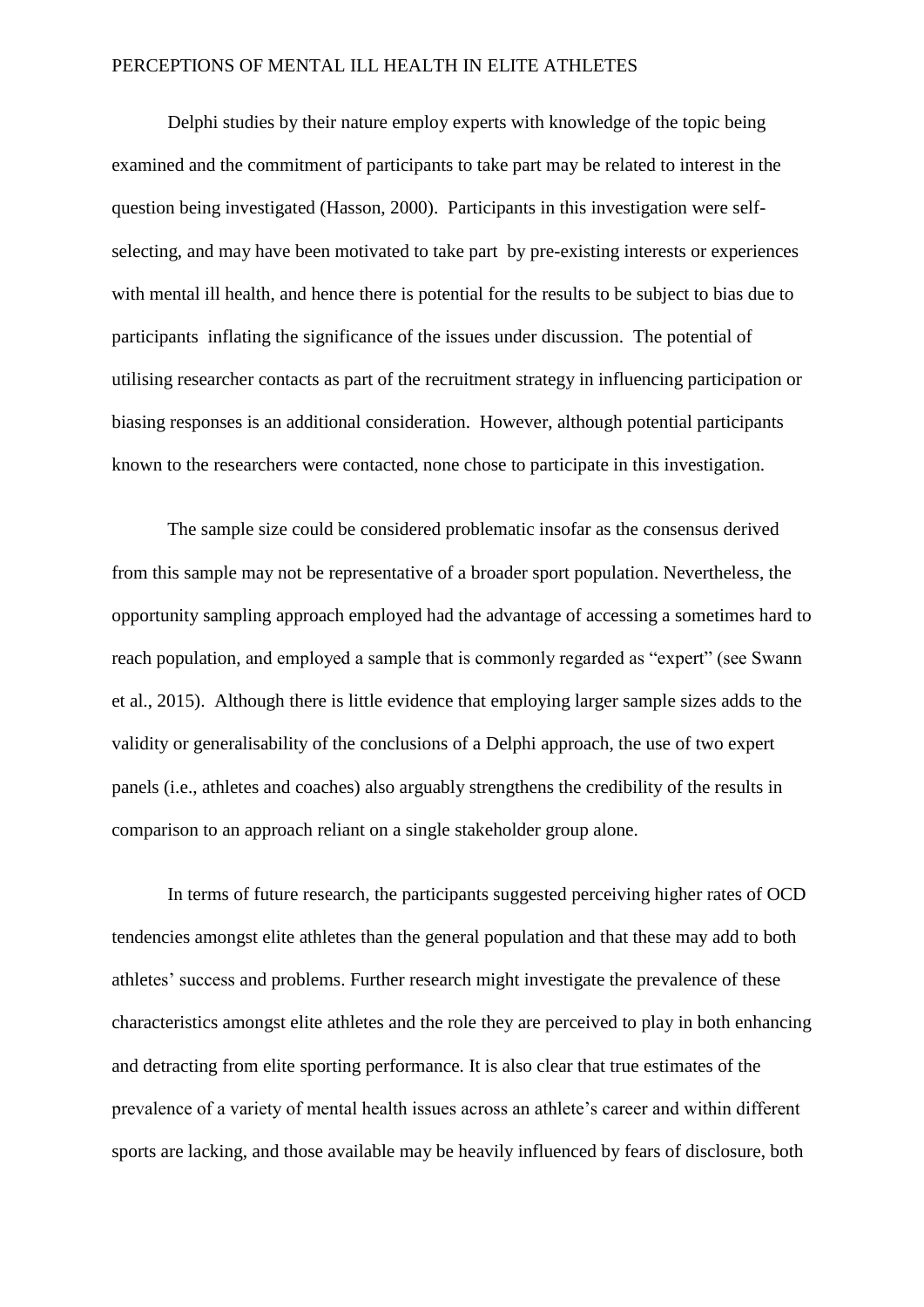by the athlete and the secondary source of the coach. Hence, future research needs to consider how to reduce the stigma and increase the motivation for athletes to come forward and disclose accurately, then seek support for these difficulties without fear of it affecting their career prospects.

# **Conclusion**

Research suggests that elite athletes are just as likely as the general population, if not more, to develop symptoms of mental ill health. This investigation, aimed to discover elite athletes' and coaches' perceptions of this issue, and found differences in beliefs about prevalence. However, it would appear that internal attributes, including pressure athletes put on themselves may contribute to the development of symptoms mental ill health amongst elite athletes. Coaches have an important role in supporting these athletes, however, further training and information is required, as is more open communication in order to reduce the stigma surrounding mental ill health. Such findings have implications for sport and clinical psychologists in defining their roles in supporting elite athletes with symptoms of mental ill health.

# **References**

Appleton, P. R., & Duda, J. L. (2016). Examining the interactive effects of coach-created empowering and disempowering climate dimensions on athletes' health and functioning. Psychology of Sport and Exercise, 26, 61-70. doi.org/10.1016/j.psychsport.2016.06.007.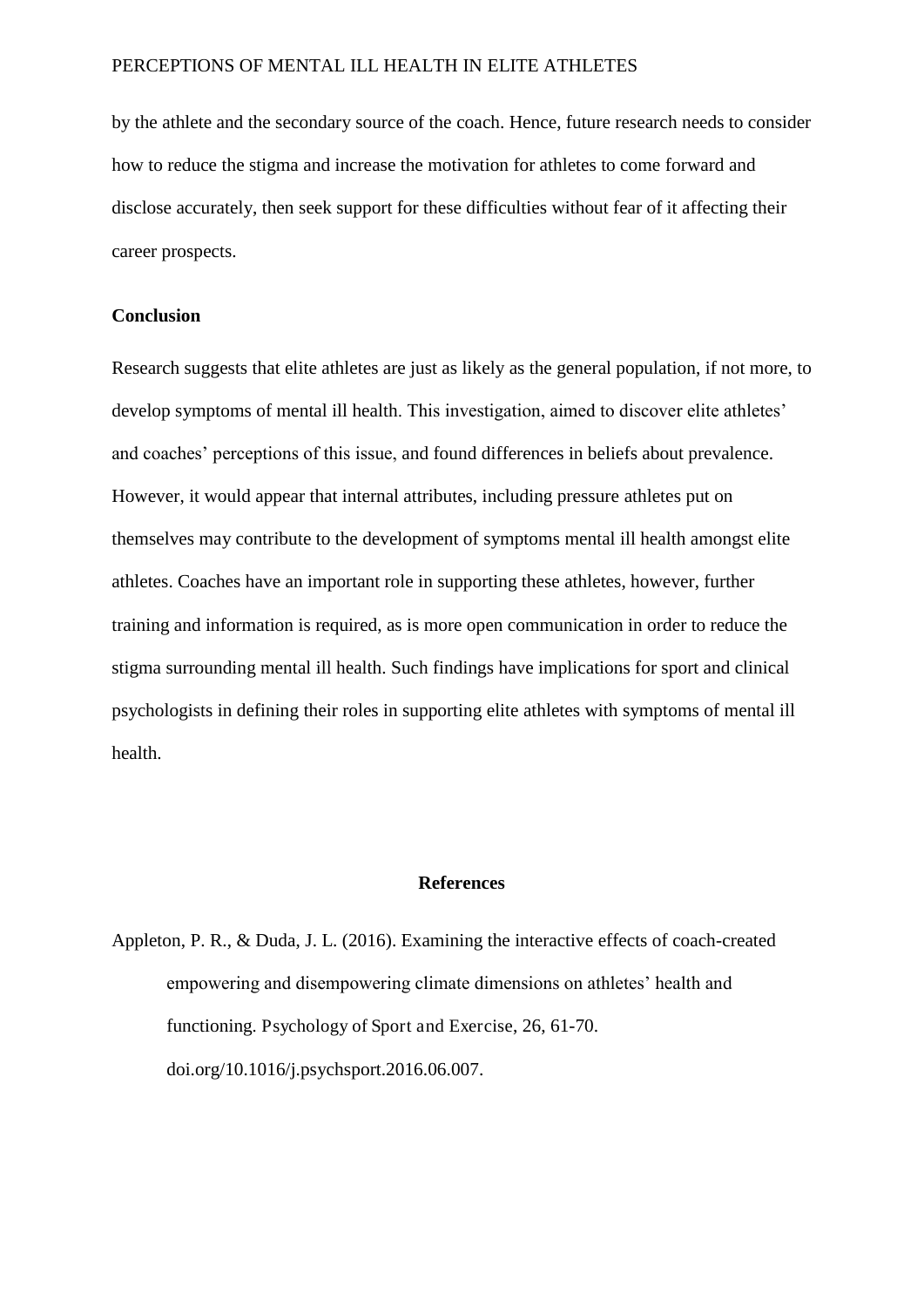- Bapat, S., Jorm, A., & Lawrence, K. (2009). Evaluation of a mental health literacy training program for junior sporting clubs. Australian Psychiatry, 17, 475-479. doi:10.1080/10398560902964586.
- Braun, V., & Clarke, V. (2006). Using thematic analysis in psychology. Qualitative Research in Psychology, 3, 77-101. doi:10.1191/1478088706qp063oa
- Bratland-Sanda, S., & Sundgot-Borgen, J. (2013). Eating disorders in athletes: overview of prevalence, risk factors and recommendations for prevention and treatment. European journal of sport science, 13, 499-508. doi.org/10.1080/17461391.2012.740504
- Eun-ok, I., & Wonshik, C. (2012). Practical guidelines for qualitative research using online forums. Computers, Informatics, Nursing, 30, 604-611.
- Flett, G. L., & Hewitt, P. L. (2005). The perils of perfectionism in sports and exercise. Current Directions in Psychological Science, 14, 14-18. doi:10.1111/j.0963- 7214.2005.00326.x
- Flett, G. L., & Hewitt, P. L. (2014). The perils of perfectionism in sports" revisited: Toward a broader understanding of the pressure to be perfect and its impact on athletes and dancers. International Journal of Sport Psychology, 45, 395-407. doi: 10.7352/IJSP 2014.45.395
- Glick, I. D., Stillman, M. A., Reardon, C. L., & Ritvo, E. C. (2012). Managing psychiatric issues in elite athletes. Journal of Clinical Psychiatry, 73, 640-644. doi:10.4088/JCP.11r07381
- Gomes, A. R., Martins, C. M., & Silva, L. (2011). Eating disordered behaviours in Portuguese athletes: The influence of personal, sport, and psychological variables. European Eating Disorders Review, 19, 190-200. doi:10.1002/erv.1113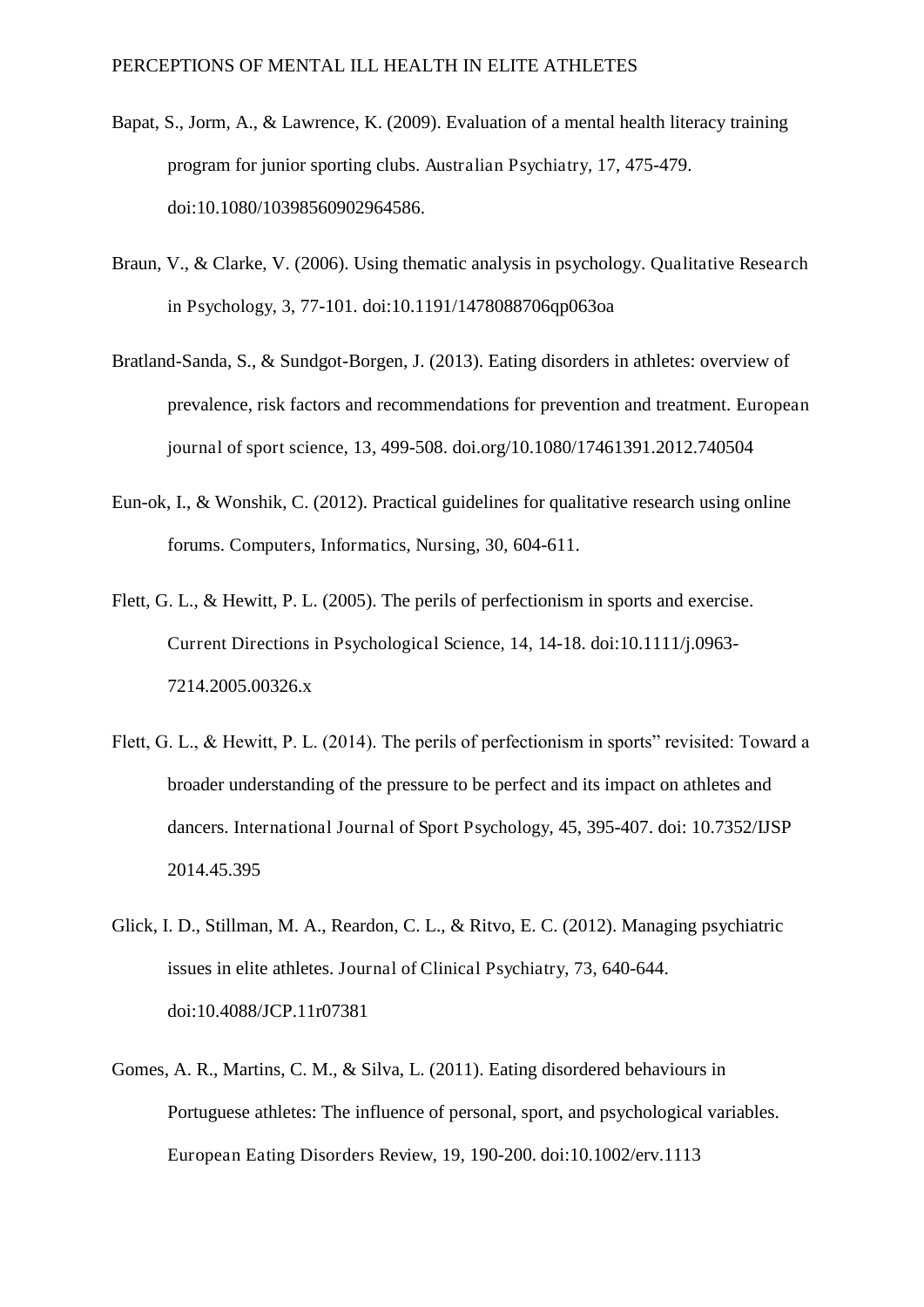- Green, B., Jones, M., Hughes, D., & Williams, A. (1999). Applying the Delphi technique in a study of GPs' information requirements. Health and Social Care in the Community, 7, 198-205.
- Gulliver, A., Griffiths, K. M., & Christensen, H. (2012). Barriers and facilitators to mental health help-seeking for young elite athletes: A qualitative study. BMC Psychiatry, 12, 157-171. doi:10.1186/1471-244X-12-157
- Gulliver, A., Griffiths, K. M., Mackinnon, A., Batterham, P.J., & Stanimirovic, R. (2015). The mental health of Australian elite athletes. Journal of Science and Medicine in Sport, 18, 255-261. doi:10.1016/j/jsams.2014.04.006
- Hackett, S., Masson, H., & Phillips, A. (2006). Exploring consensus in practice with youth who are sexually abusive: Findings from a Delphi study of practitioner views in the United Kingdom and the Republic of Ireland. Child Maltreatment, 11, 146-156. doi:10.1177/1077559505285744.
- Hanton, S., Neil, R., & Mellalieu, S. D. (2008). Recent developments in competitive 13 anxiety direction and competition stress research. International Review of Sport and Exercise Psychology, 1, 45-57. doi 10.1080/17509840701827445.
- Hammond, T., Gialloreto, C., Kubas, H., & Davis, H. (2013). The prevalence of failure-based depression among elite athletes. Clinical Journal of Sports Medicine, 23, 273-277. doi:10.1097/JSM.0b013e318287b870
- Hanton, S., Fletcher, D., & Coughlan, G. (2005). Stress in elite sport performers: A comparative study of competitive and organizational stressors. Journal of Sports Sciences, 23, 1129-1141. doi:10.1080/02640410500131480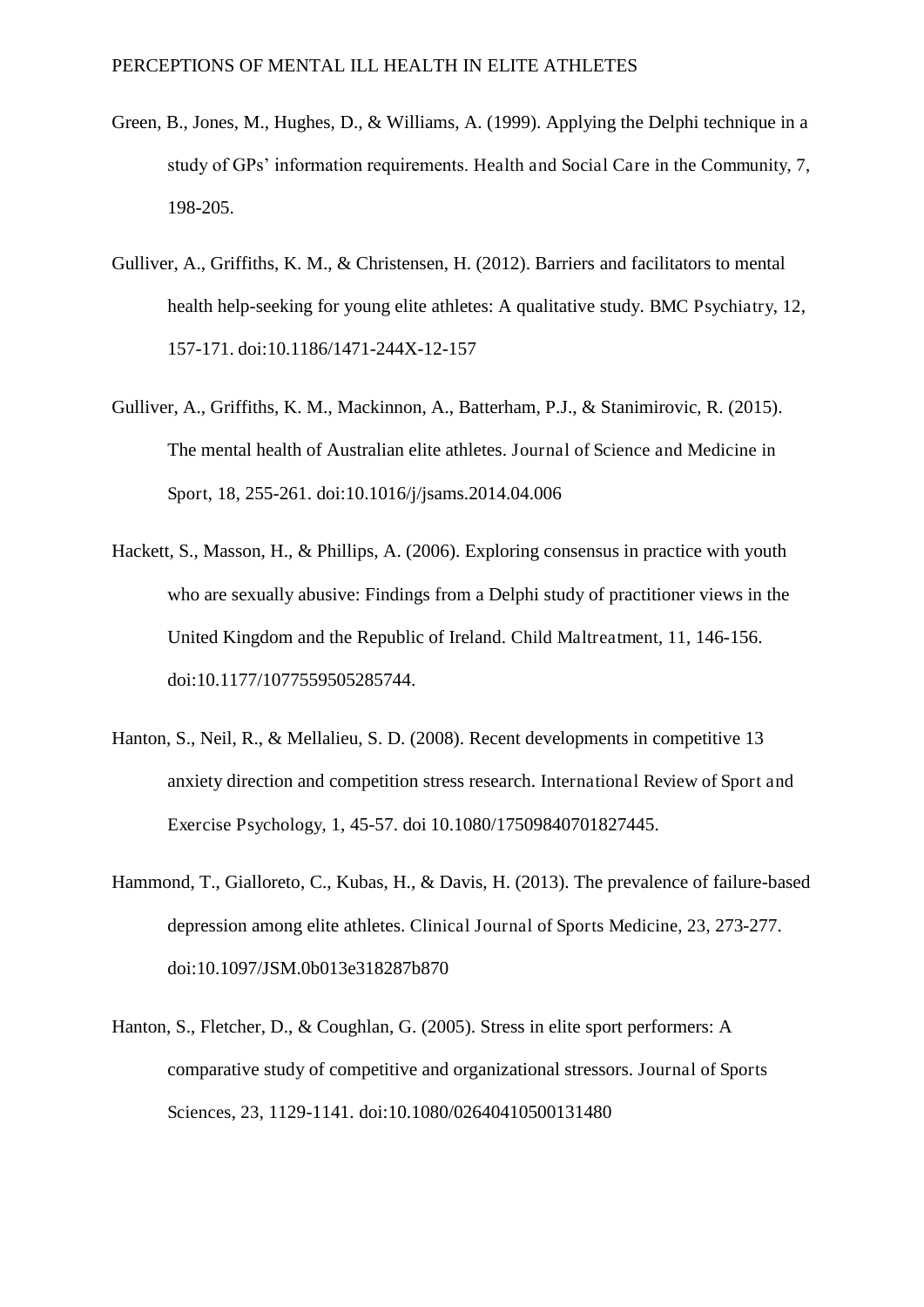- Hasson, F., Keeney, S., & McKenna, H. (2000). Research guidelines for the Delphi survey technique. Journal of Advanced Nursing, 32, 1008-1015. doi:10.1046/j.1365- 2648.2000.t01-1-01567.x .
- Hausenblas, H. A., & McNally, K. D. (2004). Eating disorder prevalence and symptoms for track and field athletes and nonathletes. Journal of Applied Sport Psychology, 16, 274-286. doi:10.1080/10413200490485630
- Hoelter, J. W. (1983). The effects of role evaluation and commitment on identity salience. Social Psychology Quarterly, 46, 140-147. doi:10.2307/3033850.
- Hood, H. K., & Antony, M. M. (2016). Treatment of Perfectionism-Related Obsessive-Compulsive Disorder. In Clinical Handbook of Obsessive-Compulsive and Related Disorders (pp. 85-97). Springer International Publishing.
- Hsu, C. C., & Sandford, B. A. (2007). The Delphi technique: Making sense of consensus. Practical Assessment Research & Evaluation, 12, 1-8.
- Hughes, L. & Leavey, G. (2012). Setting the bar: athletes and vulnerability to mental illness. The British Journal of Psychiatry, 200, 95-96; doi: 10.1192/bjp.bp.111.095976
- Ingram, R. E., & Luxton, D. D. (2005). Vulnerability-stress models. In B.L. Hankin & J.R.Z. Abela (Eds.), Development of psychopathology: A vulnerability-stress perspective (pp. 32- 46). London, England: Sage Publications, Inc.

Jowett, S. (2005). The coach-athlete partnership. The Psychologist, 18, 412- 415.

Jowett, S., & Cockerill, I. M. (2003). Olympic medallists perspectives on the coach-athlete relationship. Psychology of Sport and Exercise, 4, 313-331.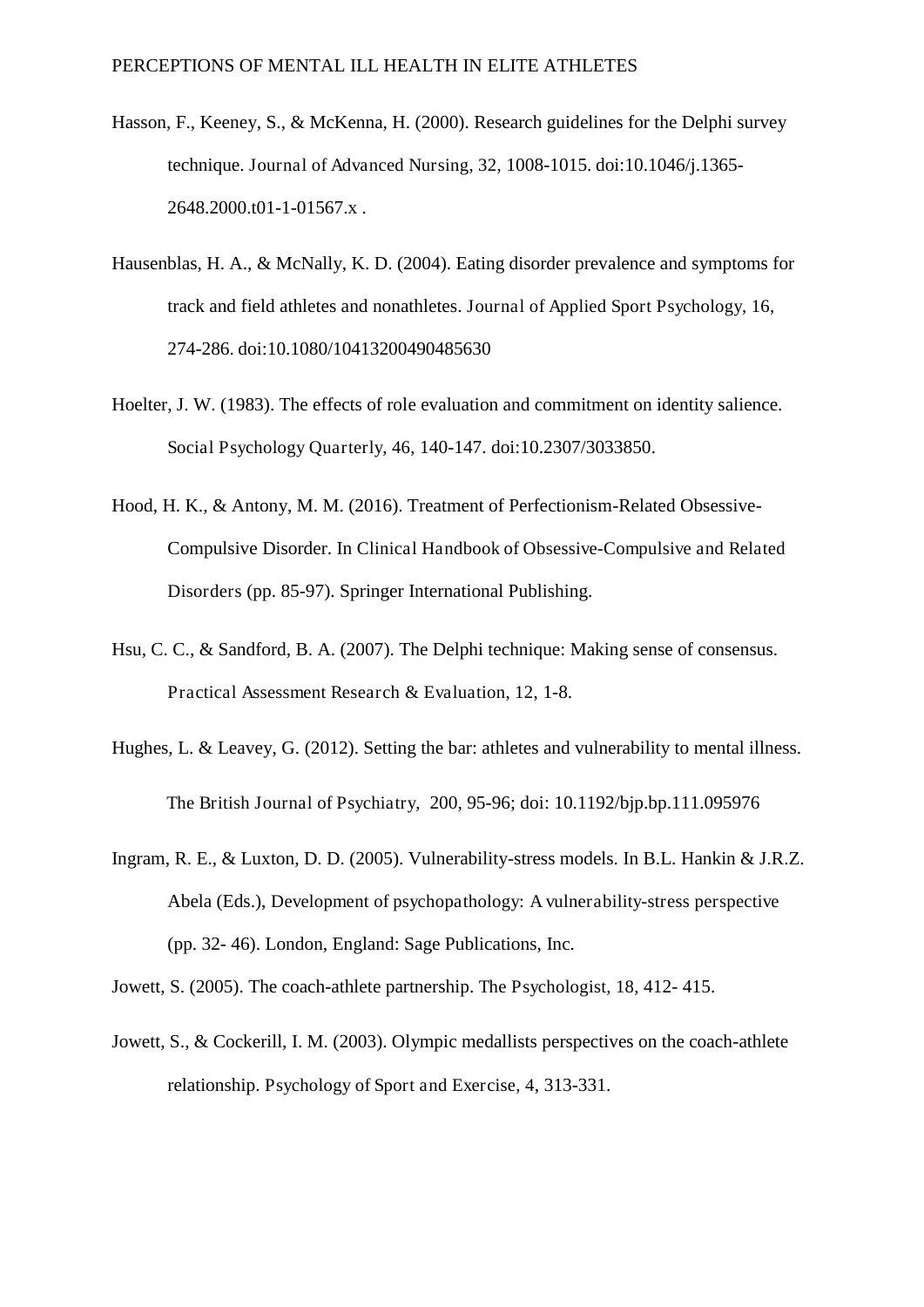- Joy, E., Kussman, A., & Nattiv, A. (2016). 2016 update on eating disorders in athletes: A comprehensive narrative review with a focus on clinical assessment and management. British journal of sports medicine, 50, 154-162. doi:10.1136/bjsports-2015-095735
- Kendall, M., & Gibbons, J. D. (1990). Rank correlation methods ( $5<sup>th</sup>$  ed.). London, England: Edward Arnold.
- Kong, P., & Harris, L. M. (2015). The sporting body: Body image and eating disorder symptomatology among female athletes from leanness focused and nonleanness focused sports. The Journal of Psychology, 149, 141-160. doi:10.1080/00223980.2013.846291
- Krentz, E. M., & Warschburger, P. (2011). Sports-related correlates of disorders eating in aesthetic sports. Psychology of Sport and Exercise, 12, 375-382. doi:10.1016/j.psychsport.2011.03.004
- Linstone, H. A., & Turoff, M. (2002). The Delphi method: Techniques and applications. Retrieved from http://is.njit.edu/pubs/delphibook/delphibook.pdf (Original work published 1975).
- Lochner, C., Fineberg, N. A., Zohar, J., Van Ameringen, M., Juven-Wetzler, A., Altamura, A. C., ... & Dell'Osso, B. (2014). Comorbidity in obsessive–compulsive disorder (OCD): A report from the International College of Obsessive–Compulsive Spectrum Disorders (ICOCS). Comprehensive psychiatry, 55, 1513-1519. doi: 10.1016/j.comppsych.2014.05.020.
- Martin, L. A., Fogarty, G. F. &. Albion, M. J. (2014). Changes in Athletic Identity and Life Satisfaction of Elite Athletes as a Function of Retirement Status. Journal of Applied Sport Psychology, 26, 96-110, doi: 10.1080/10413200.2013.798371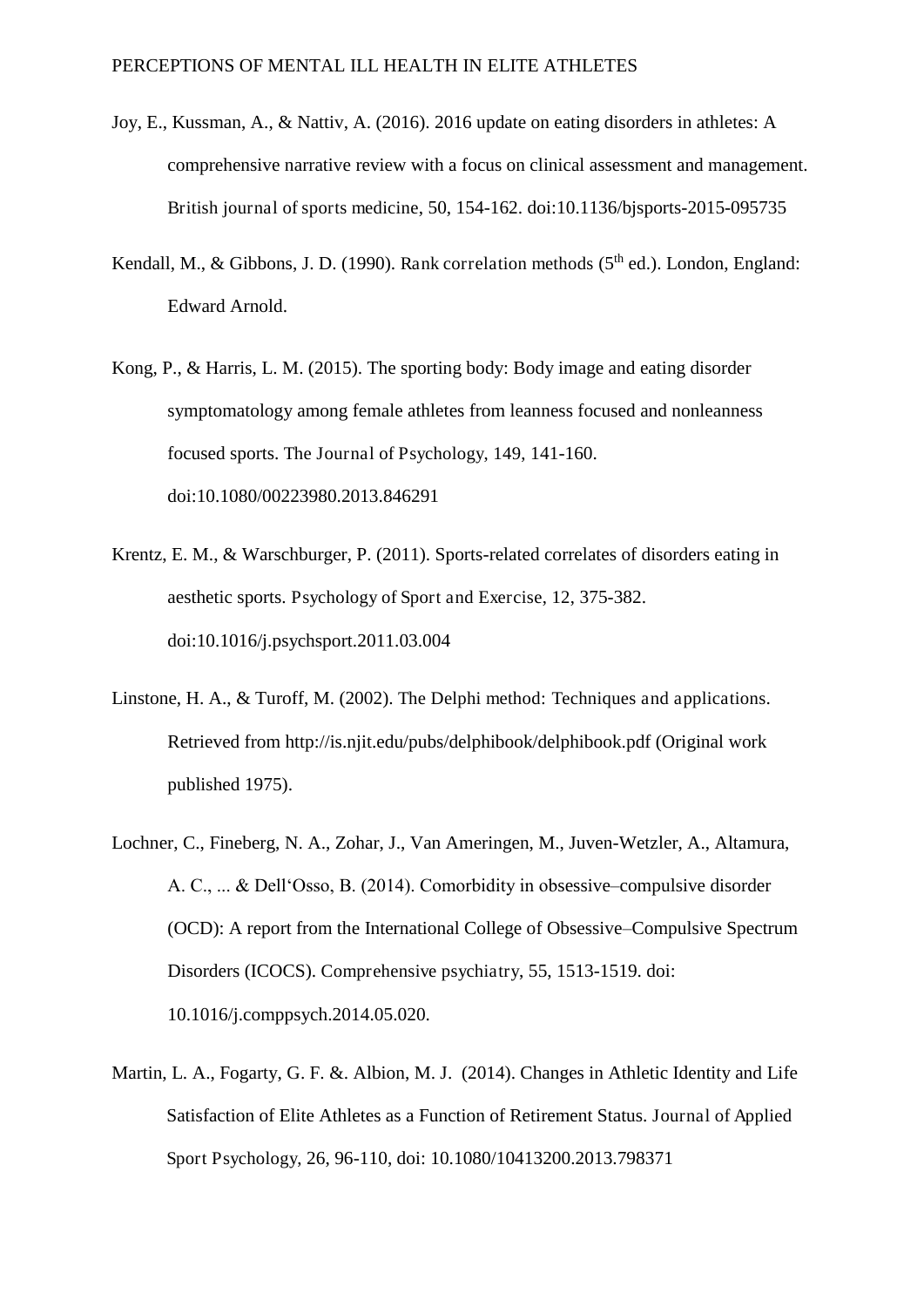- Mazzer, K. R., & Rickwood, D. J. (2015). Mental health in sport: Coaches' views of their role and efficacy in supporting young people's mental health. International Journal of Health Promotion and Education, 53,102-114. doi:10.1080/14635240.2014.965841
- McKenna, H. P. (1994). The Delphi technique: A worthwhile research approach for nursing? Journal of Advanced Nursing, 19, 1221-1225. doi:10.1111/j.1365- 2648.1994.tb01207.x
- McManus, S., Bebbington, P., Jenkins, R., & Brugha, T. (eds.) (2016). Mental health and wellbeing in England: Adult Psychiatric Morbidity Survey 2014. NHS Digital, Leeds.
- Michou, M., & Costarelli, V. (2011) Disordered eating attitudes in relation to anxiety levels, self-esteem and body image in female basketball players. Journal of Exercise Science and Fitness, 9, 109-115. doi:10.1016/S1728-869X(12)60006-9
- MIND. (2011). Mental Health Awareness in Sport: An introductory course for sports coaches: The Football Association in collaboration with Time to Change. Retrieved from [http://www.thefa.com/football-rules-governance/policies/equality/mental-health.](http://www.thefa.com/football-rules-governance/policies/equality/mental-health)
- MIND. (2014). Performance matters: Mental health in elite sport. Retrieved from [http://www.mind.org.uk/media/1085139/Mental-Health-and-Elite-Sport.pdf.](http://www.mind.org.uk/media/1085139/Mental-Health-and-Elite-Sport.pdf)
- Murphy, M. K., Black, N. A., Lamping, D. L., McKee, C. M., Sanderson, C. F., Askham, J., & Marteau, T. (1998). Consensus development methods, and their use in clinical guideline development. Health technology assessment (Winchester, England), 2, i-88.
- Nixdorf, I., Frank, R., Hautzinger, M., & Beckmann, J. (2013). Prevalence of depressive symptoms and correlating variables among German elite athletes. Journal of Clinical Sport Psychology, 7, 313-326.
- Nowicka, P., Eli, K., Ng, J., Apitzsch, E., & Sundgot-Borgen, J. (2013). Moving from knowledge to action: A qualitative study of elite coaches' capacity for early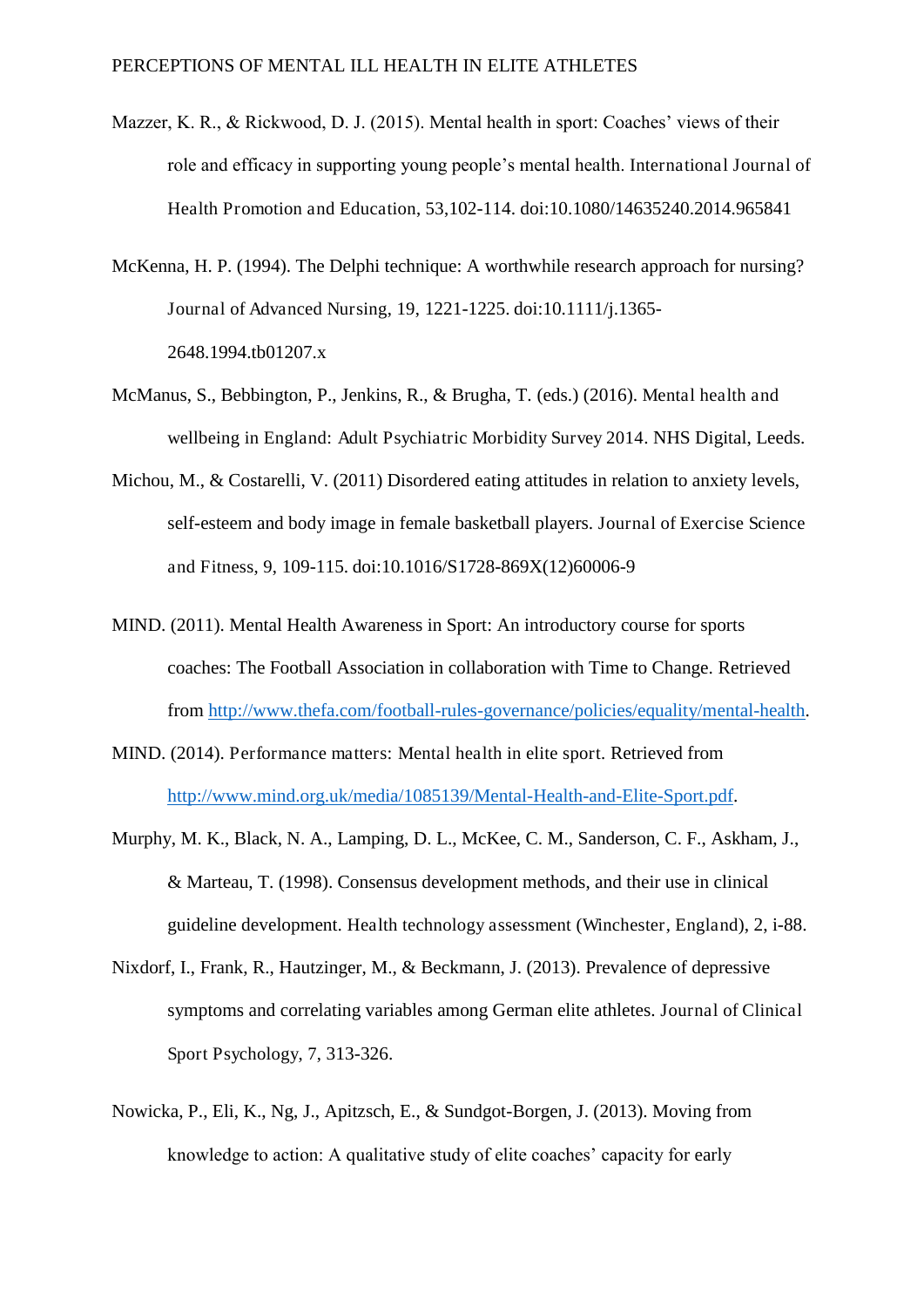intervention in cases of eating disorders. International Journal of Sports Science & Coaching, 8, 343- 355.

- Pierce, D., Liaw, S., Dobell, J., & Anderson, R. (2010). Australian rural football club leaders as mental health advocates: An investigation of the impact of the Coach the Coach project. International Journal of Mental Health Systems, 4, 10-18. doi:10.1186/1752- 4458-4-10 doi.org/10.1186/1752-4458-4-10.
- Powell, C. (2003), The Delphi technique: myths and realities. Journal of Advanced Nursing, 41, 376–382. doi:10.1046/j.1365-2648.2003.02537.x
- Rice, S. M., Purcell, R., Silva, S., Mawren, D., McGorry, P. D., & Parker, A. G. (2016). The Mental Health of Elite Athletes: A Narrative Systematic Review. Sports Medicine, 1- 21. doi: 10.1007/s40279-016-0492-2.
- Roberts, C. M., Faull, A. L., & Tod, D. (2016). Blurred lines: performance enhancement, common mental disorders and referral in the UK Athletic Population. Frontiers in Psychology, 7.Published online 2016 Jul 13. doi: 10.3389/fpsyg.2016.01067
- Sebbens, J., Hassmén, P., Crisp, D., & Wensley, K. (2016). Mental Health in Sport (MHS): Improving the early intervention knowledge and confidence of elite sport staff. Frontiers in Psychology, 7, 911. doi:10.3389/fpsyg.2016.00911.
- Schaal, K., Tafflet, M., Nassif, H., Thibault, V., Pichard, C., Alcott, M., …Toussaint, J. (2011). Psychological balance in high level athletes: Gender based differences and sport-specific patterns. Plos One, 6, e19007. doi:10.1371/journal.pone.0019007
- Schmidt, R. C. (1997). Managing Delphi surveys using nonparametric statistical techniques\*. Decision Sciences, 28, 763- 774. doi:10.1111/j.1540-5915.1997.tb01330.x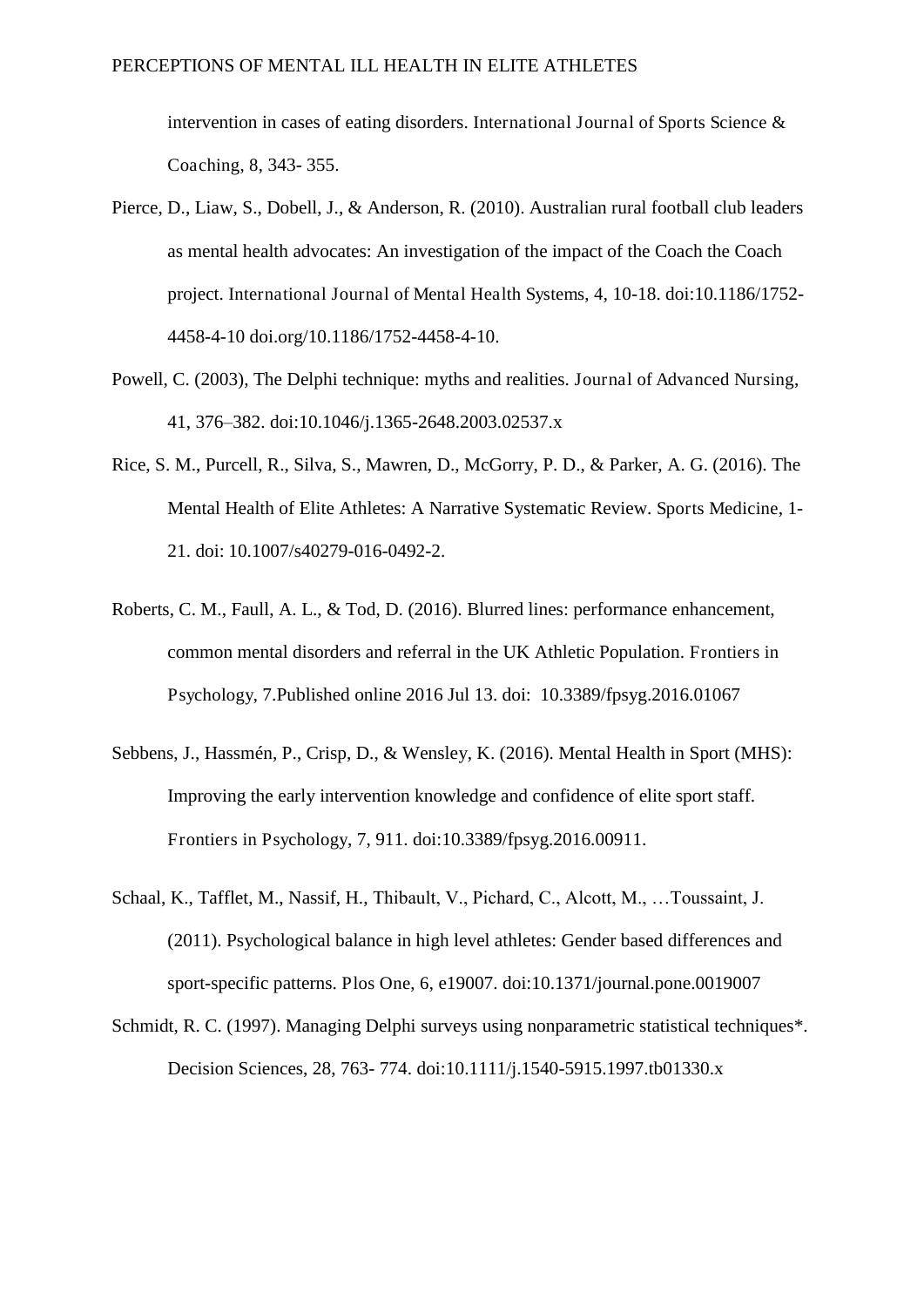- Scully, D., Kremer, J., Meade, M. M., Graham, R., & Dudgeon, K. (1998). Physical exercise and psychological well-being: A critical review. British Journal of Sports Medicine, 32, 111-120. [doi:10.1136/bjsm.32.2.111](http://dx.doi.org/10.1136%2Fbjsm.32.2.111)
- Skulmoski, G. J., Hartman, F. T., & Krahn, J. (2007). The Delphi method for graduate research. Journal of Information Technology Education, 6, 1-21.
- Stoeber, J., Stoll, O., Pescheck, E., & Otto, K. (2008). Perfectionism and achievement goals in athletes: Relations with approach and avoidance orientations in mastery and performance goals. Psychology of Sport and Exercise, 9, 102- 121. doi:10.1016/j.psychsport.2007.02.002.
- Sundgot-Borgen, J. and Torstveit, M. K. 2004. Prevalence of eating disorders in elite athletes is higher than in the general population. Clinical Journal of Sports Medicine, 14, 25– 32. doi:10.1097/00042752-200401000-00005
- Swann, C., Moran, A., & Piggott, D. (2015). Defining elite athletes: Issues in the study of expert performance in sport psychology. Psychology of Sport and Exercise, 16, 3- 14.
- Thoits, P. A. (1991). On merging identity theory and stress research. Social Psychology Quarterly, 54, 101-112. doi:10.2307/2786929
- Toro, J., Galilea, B., Martinez-Mallén, E., Samero, M., Cadevilla, L., Mari, J., … Toro, E. (2005). Eating disorders in Spanish female athletes. International Journal of Sports Medicine, 26, 693-700. doi:10.1055/s-2004-830378
- Uphill, M., Sly, D. & Swain, J. (2016). From Mental Health to Mental Wealth in Athletes: Looking Back and Moving Forward. Frontiers in Psychology, 7, 935. http://dx.doi.org/10.3389/fpsyg.2016.00935